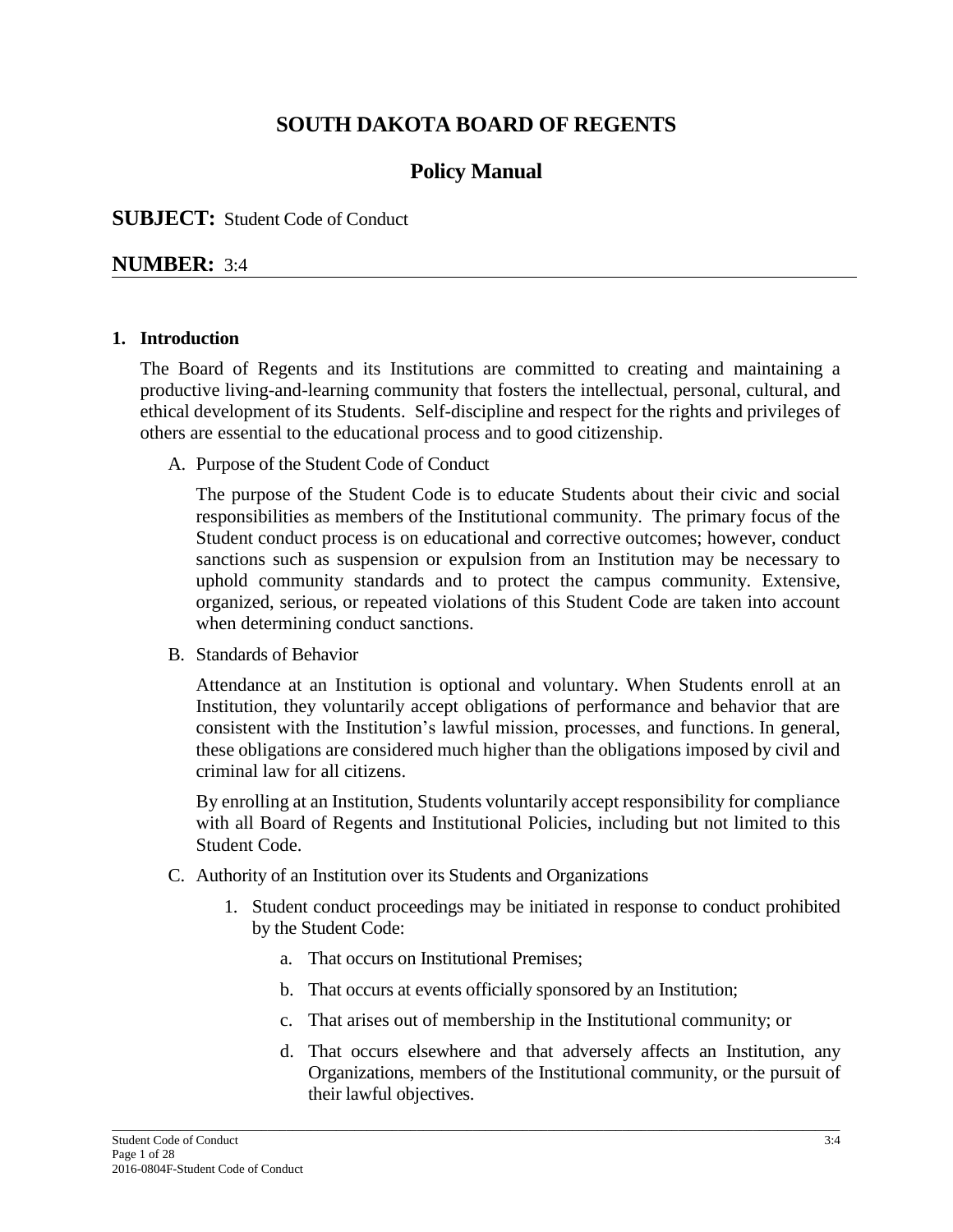- 2. Notwithstanding this Student Code, an Institution reserves the right to take necessary and appropriate action to protect the safety and well-being of the campus community. The Institution also reserves the right to extend any deadline contained in this Student Code.
- 3. For purposes of the Student Code, the default authority over the Student for Student conduct purposes will be determined as follows:
	- a. For alleged misconduct that occurs on Institutional Premises, the Institution where the alleged misconduct occurred;
	- b. For alleged misconduct that occurs at events officially sponsored by an Institution, the Institution that sponsored the event;
	- c. For alleged misconduct that occurs elsewhere and that adversely affects an Institution, the Institution adversely affected;
	- d. For alleged instances of Academic Misconduct, the Institution that offered the course;
- 4. For instances where multiple Institutions have a reasonable claim to authority over the Student for Student conduct purposes, the Senior Student Affairs Officer at the Institutions with a reasonable claim to authority shall determine the appropriate Institution to proceed with the Student conduct process. The decision should consider the location of the alleged incident, Complainant, Respondent, witnesses, and the practicality of conducting the Student conduct process at the different Institutions having a reasonable claim to authority. If the Senior Student Affairs Officers cannot agree, the System Director of Student Affairs will make a final decision.
- 5. Where Students are also employees, they may be subject to concurrent authority. Student conduct proceedings under this Student Code may be initiated irrespective of any action taken by an Institutional employer. However, when the Student employee has been subject to conduct proceedings as an employee, the findings that resulted from such proceedings will be considered in the Student conduct process as long as the standard used in such proceedings was preponderance of the evidence or higher.
- D. Alcohol Amnesty

This section aims to remove the barriers that may prevent any Student from seeking emergency medical attention by providing an opportunity for the Institution to intervene in a caring and non-punitive manner. The goal is to reduce the potential risk of alcoholrelated injuries or deaths, and increase the likelihood that Students will seek medical attention in crisis situations.

1. A Student who seeks emergency medical attention (or who has emergency medical attention sought on his/her behalf) for alcohol-related consumption, will not be sanctioned for violating alcohol consumption prohibitions found in the Student Code related to that incident, as long as the Student completes the following requirements: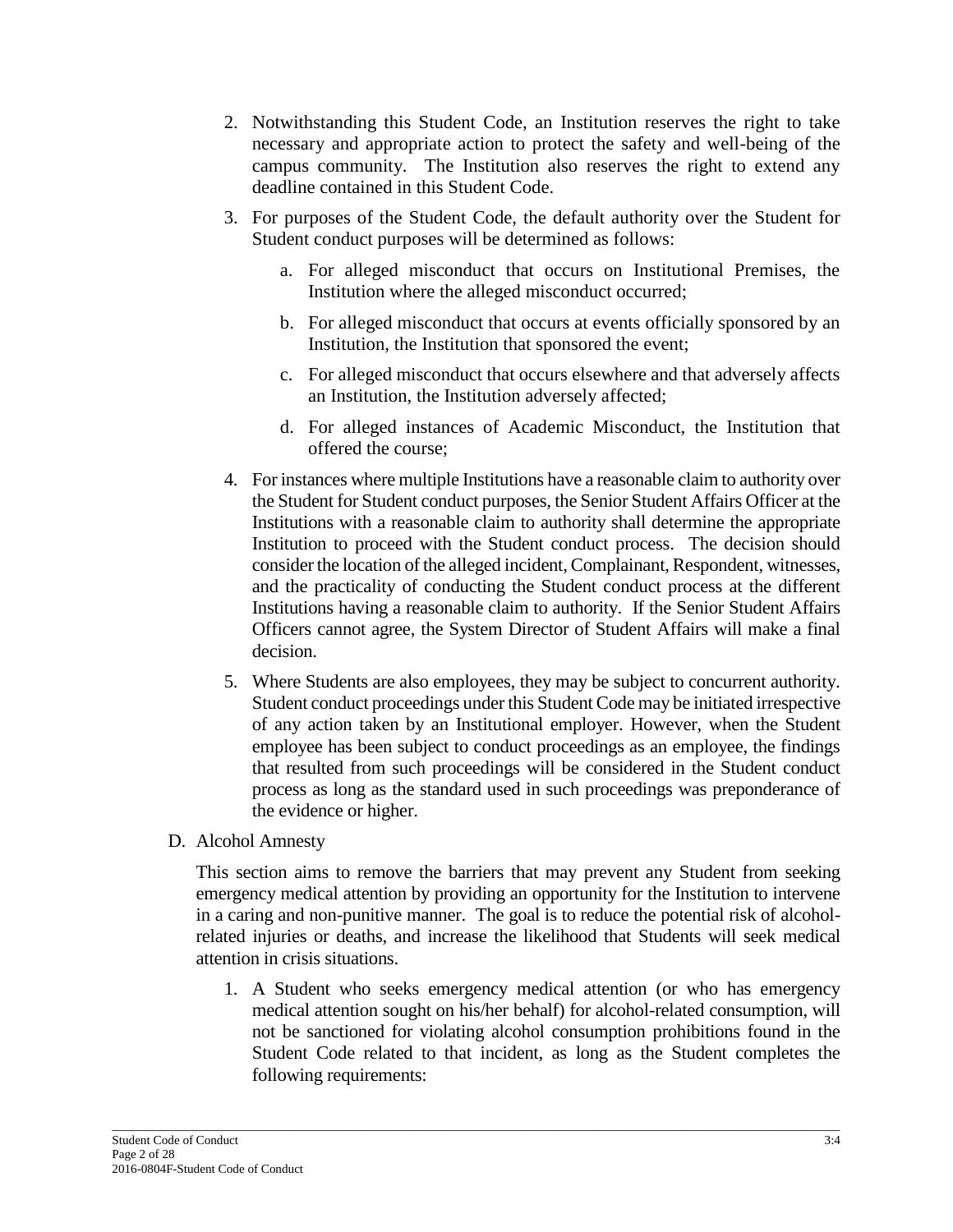- a. Participates in an initial meeting with the Senior Student Affairs Officer; and
- b. Completes all recommendations from the Senior Student Affairs Officer; and
- c. Submits proof of completion of all recommendations, within the time frame designated by the Senior Student Affairs Officer at the initial meeting.
- 2. A bystander Student who has engaged in alcohol consumption and who seeks emergency medical attention for someone else or tries to actively engage in assistance for someone else for that person's alcohol-related consumption, will not be sanctioned for violating alcohol consumption prohibitions found in the Student Code related to his/her own consumption but will be invited to meet with the Senior Student Affairs Officer.
- 3. The Institution will not pursue any disciplinary action related to any alcohol or drug consumption against any Student who has been sexually assaulted or sexually harassed, for his/her use of alcohol or drugs at the time of the sexual assault or sexual harassment.
- 4. Subsections D-1 and D-2 of this section will only apply to a Student who seeks emergency medical attention before police or Institutional employees or agents take any official action or intervention related to the alcohol consumption.
- 5. Alcohol amnesty does not preclude disciplinary action regarding other violations of the Student Code.
- 6. Alcohol amnesty only applies to the Institution's Student conduct process. It does not apply to any criminal, civil or other legal consequence for violations under Federal, State or local law.
- 7. Alcohol amnesty is not designed to protect or shield those students who repeatedly violate the Student Code. The Senior Student Affairs Officer may assess each situation on a case-by-case basis, denying the safeguards of alcohol amnesty if serious or repeated incidents prompt a higher degree of concern or response, which may include disciplinary action under this Student Code.
- E. Relationship Between the Student Conduct Process and the Criminal Law Process
	- 1. The Student conduct process is independent of any criminal or civil process. Therefore, a Student alleged to have engaged in conduct that would be a violation of this Student Code (whether such conduct could also be a violation of criminal or civil law) may face Student disciplinary action regardless of any criminal or civil process or their outcomes.
	- 2. When the alleged misconduct includes allegations of Human Rights Violations, the disciplinary process will not be delayed except when law enforcement requests a delay to conduct the fact-finding portion of its investigation.
	- 3. Determinations made or conduct sanctions imposed under this Student Code shall not be subject to change because criminal charges arising out of the same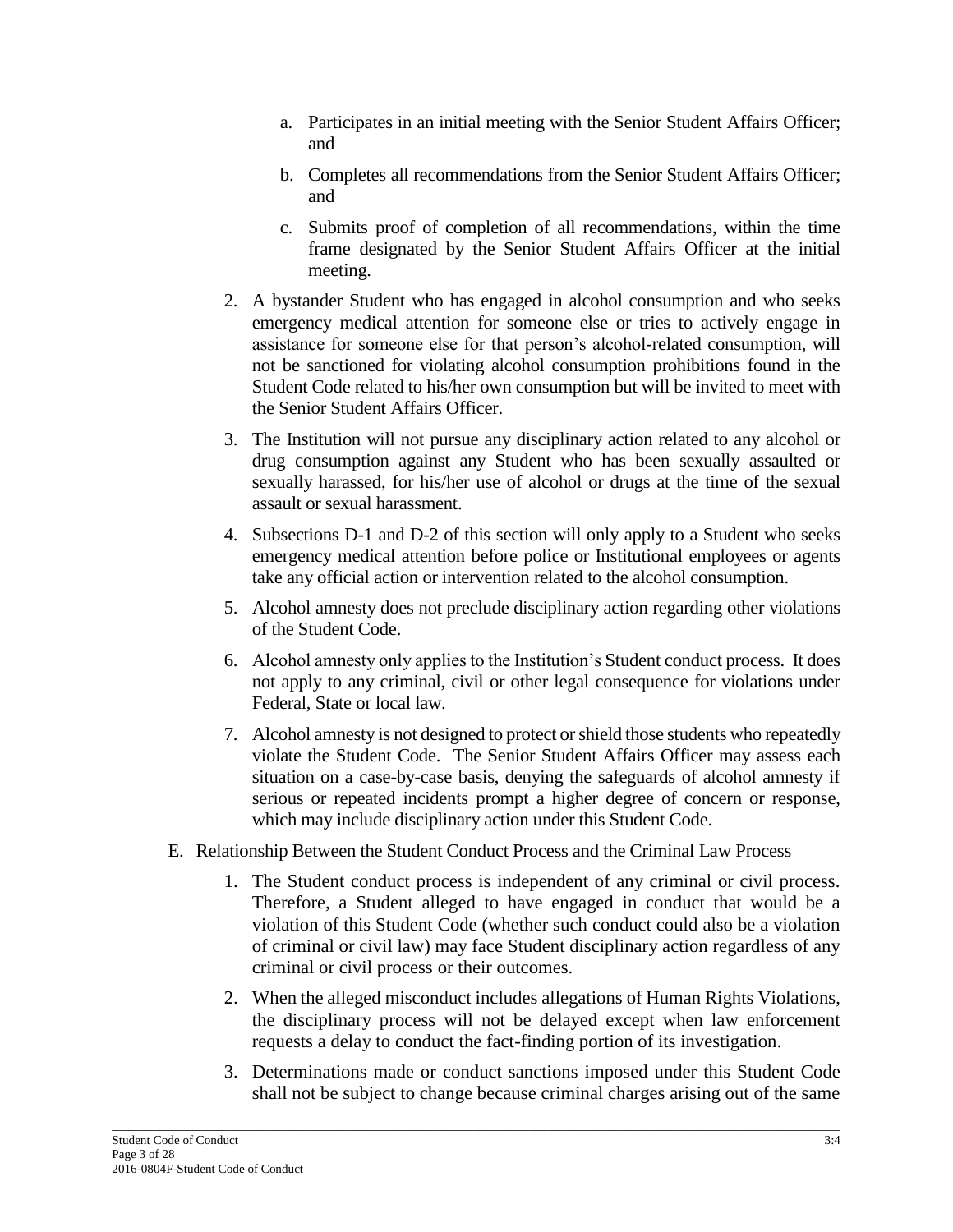facts giving rise to violation of this Student Code were dismissed, reduced, or resolved in favor of, or against, the criminal law defendant.

- 4. When a Student is charged by federal, state, or local authorities with a violation of law, the Institution will not request or agree to special consideration for that Student because of his or her status as a Student.
- 5. If the alleged violation of law also gives rise to Student disciplinary action under this Student Code, the Institution may advise off-campus authorities of the existence of the Student Code and of how such matters are typically handled under the Student Code.
- 6. The Institution will attempt to cooperate with law enforcement and other agencies in the enforcement of criminal law and in the conditions imposed by criminal courts for the rehabilitation of Student violators provided that the conditions do not conflict with any conduct sanctions imposed as a result of the Student conduct process, this Student Code, or Institutional Policies.
- 7. Where the Student has been found guilty in a court of law or has declined to contest such charges, although not actually admitting guilt (*e.g*., "no contest" or "nolo contendere"), the alleged facts that formed the basis of the criminal charges shall be deemed established for purposes of any Student conduct process.
- 8. Individual Students and other members of the Institutional community, acting in their personal capacities, remain free to interact with governmental representatives as they deem appropriate.
- 9. When an employee of the Institution knows that a felony was committed and that knowledge is not privileged, such employee shall report the known facts and circumstances to law enforcement officials who have jurisdiction over the matter.
- F. Interpretation and Revision
	- 1. No provision of this Student Code shall be interpreted to deprive Students of rights guaranteed them under state or federal law.
	- 2. Any question of interpretation regarding the Student Code shall be referred to the Senior Student Affairs Officer for final determination.
	- 3. The Student Code should be reviewed periodically under the direction of the Senior Student Affairs Officers.
		- a. If the review leads to a recommendation that Board Policy be modified, that recommendation and its supporting rationale shall be provided to the Institutional presidents and, if approved, forwarded to the Executive Director.
- G. Institutions may choose to adopt Institutional Policies that are consistent with this Student Code.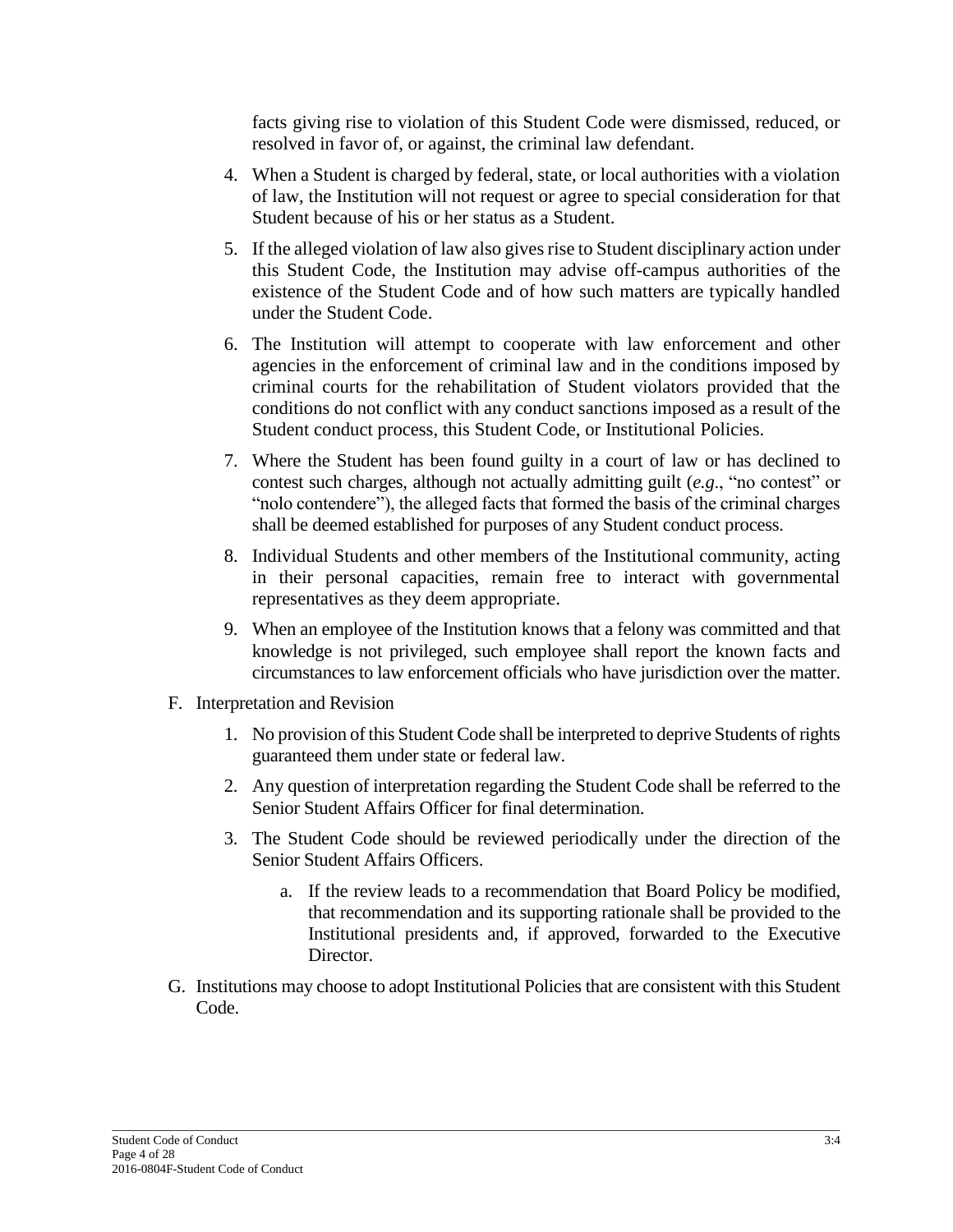## **2. Definitions**

The following terms have the stated meanings in this Student Code, and are identified throughout the Student Code through the use of capitalization:

- A. The term "Advisor" means a person of the Student's choosing who has agreed to advise a Student throughout the Student conduct process. The Advisor may be a Faculty Member, staff member, Student, attorney, family member, or anyone else. The Advisor is limited to advising the Student directly, and is not permitted to speak to anyone else, or participate directly, in any hearing. Students should choose an Advisor who is available to attend any scheduled meetings or hearings because Advisor availability is not considered in scheduling meetings or hearings.
- B. The phrase "Appellate Board" means any person or persons authorized by the Institutional president to consider an appeal from the Chair's determination that a Respondent has or has not violated the Student Code or from the conduct sanctions imposed by the Student Conduct Officer.
- C. The phrase "Board Policy" means the written policies of the South Dakota Board of Regents contained in th[e policy manual.](https://www.sdbor.edu/policy/policymanual.htm)
- D. The term "Chair" means the Student Conduct Officer or the Senior Student Affairs Officer who:
	- 1. Is a member of the Student Conduct Panel;
	- 2. Is responsible for the proper operation of the hearing; and
	- 3. Has sole discretion to determine whether a Respondent has violated the Student Code, and if so, to impose appropriate sanctions.
- E. The term "Complainant" means an individual who was allegedly injured by an alleged violation of the Student Code by a Respondent.
- F. The term "Day" means Monday through Friday, except for holidays and other times when the Institution's administrative offices are closed.
- G. The phrase "Faculty Member" means any person hired by the Institution to conduct classroom or other academic activities.
- H. "FERPA" means the Family Educational Rights and Privacy Act of 1974, as amended.
- I. "Human Rights Violations" means Violence, Harassment, Stalking, Sexual Misconduct, Discrimination, and Retaliation under this Student Code.
- J. The term "Institution" means Black Hills State University, Dakota State University, Northern State University, South Dakota School of Mines and Technology, South Dakota State University, and University of South Dakota.
- K. The phrase "Institutional Official" includes any person employed by the Institution, performing assigned administrative or professional responsibilities.
- L. The phrase "Institutional Premises" includes all land, buildings, facilities, and other property in the possession of, or owned, used, or controlled by, the Institution, including adjacent streets and sidewalks.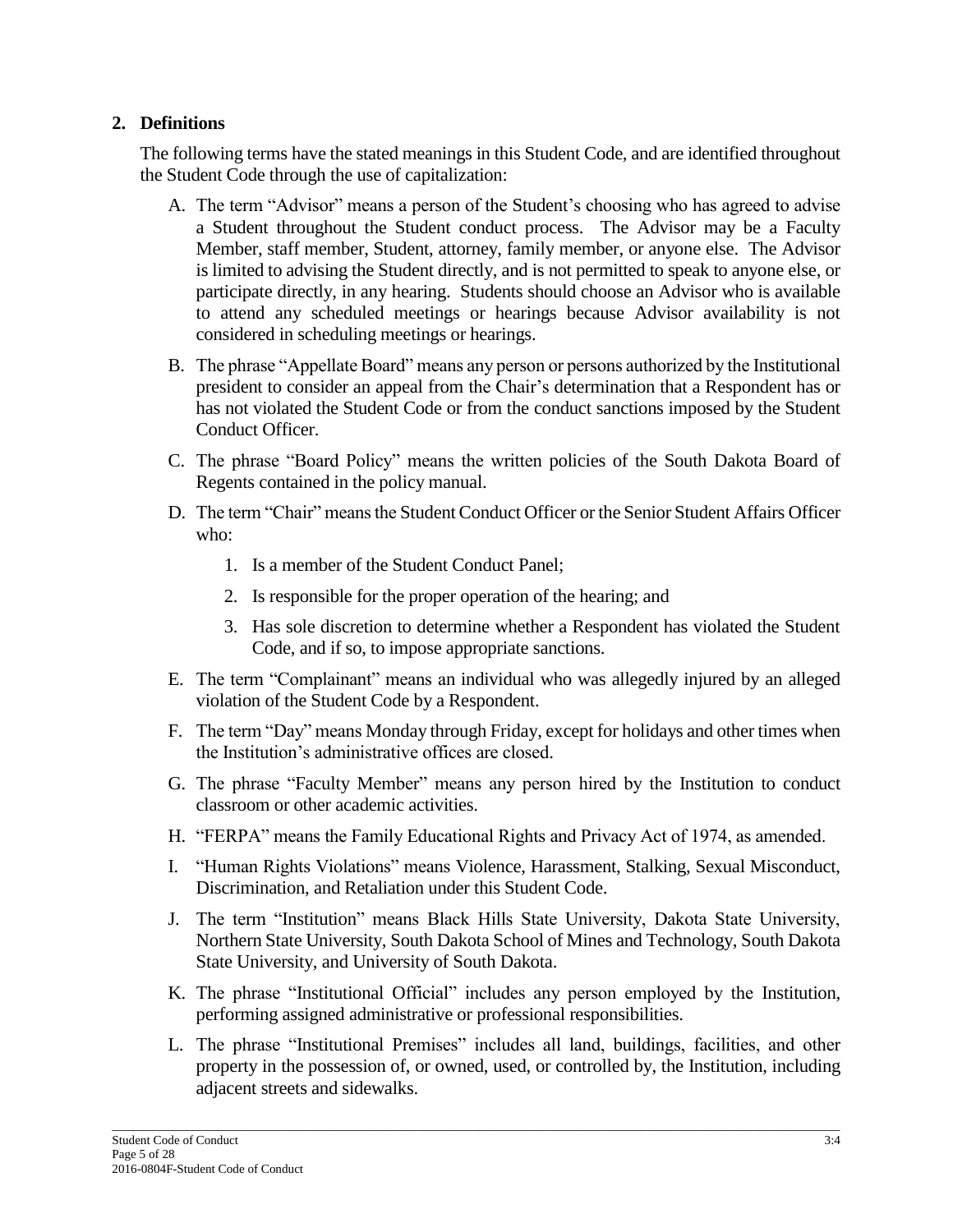- M. The phrase "Member of the Institutional Community" includes any person who is a Student, Faculty Member, Institutional Official, any person employed by the Institution, a volunteer, or guest. A person's status in a particular situation shall be determined by the Senior Student Affairs Officer.
- N. "Notice" required by this Student Code shall be provided in writing via email to the Student's official Institutional email account. Notice is deemed received the Day after it is sent by email.
- O. The term "Organization" means any Student group that has been granted Institutional registration or recognition.
- P. The term "Policy" means the written regulations of the Institution as found in, but not limited to, this Student Code, the Residence Life Handbook, the Graduate and Undergraduate Catalogs, and other official publications.
- Q. The term "Reasonable Person" means a reasonable person under similar circumstances and with similar identities as the Complainant.
- R. The term "Respondent" means a Student or Organization that is alleged to have violated the Student Code.
- S. The phrase "Senior Student Affairs Officer" means that Institutional Official exercising primary authority over Institutional student affairs programs and operations, or designee.
- T. The term "Student" includes all persons taking courses from the Institution, both full-time and part-time, enrolled in undergraduate, graduate, professional or special topic courses, whether credit-bearing or not.
- U. The term "Student Code" means the Student Code of Conduct contained in this Board Policy 3:4.
- V. The phrase "Student Conduct Panel" means the panel that hears formal hearings.
	- 1. This panel can take the following forms:
		- a. Option 1 only the Student Conduct Officer;
		- b. Option 2 the Student Conduct Officer and any Institutional employee or employees or independent contractor authorized by the Senior Student Affairs Officer to determine whether a Student has violated the Student Code and to recommend imposition of conduct sanctions;
	- 2. For matters involving allegations of Academic Misconduct, the Student Conduct Panel must include at least one Faculty Member or academic administrator appointed by the Provost in the form described in Option 2 above.
- W. The phrase "Student Conduct Officer" means any Institutional Official authorized by the Senior Student Affairs Officer to:
	- 1. Informally resolve an allegation by determining the facts and, if a violation is found, imposing a conduct sanction without the assistance of a Student Conduct Panel;
		- OR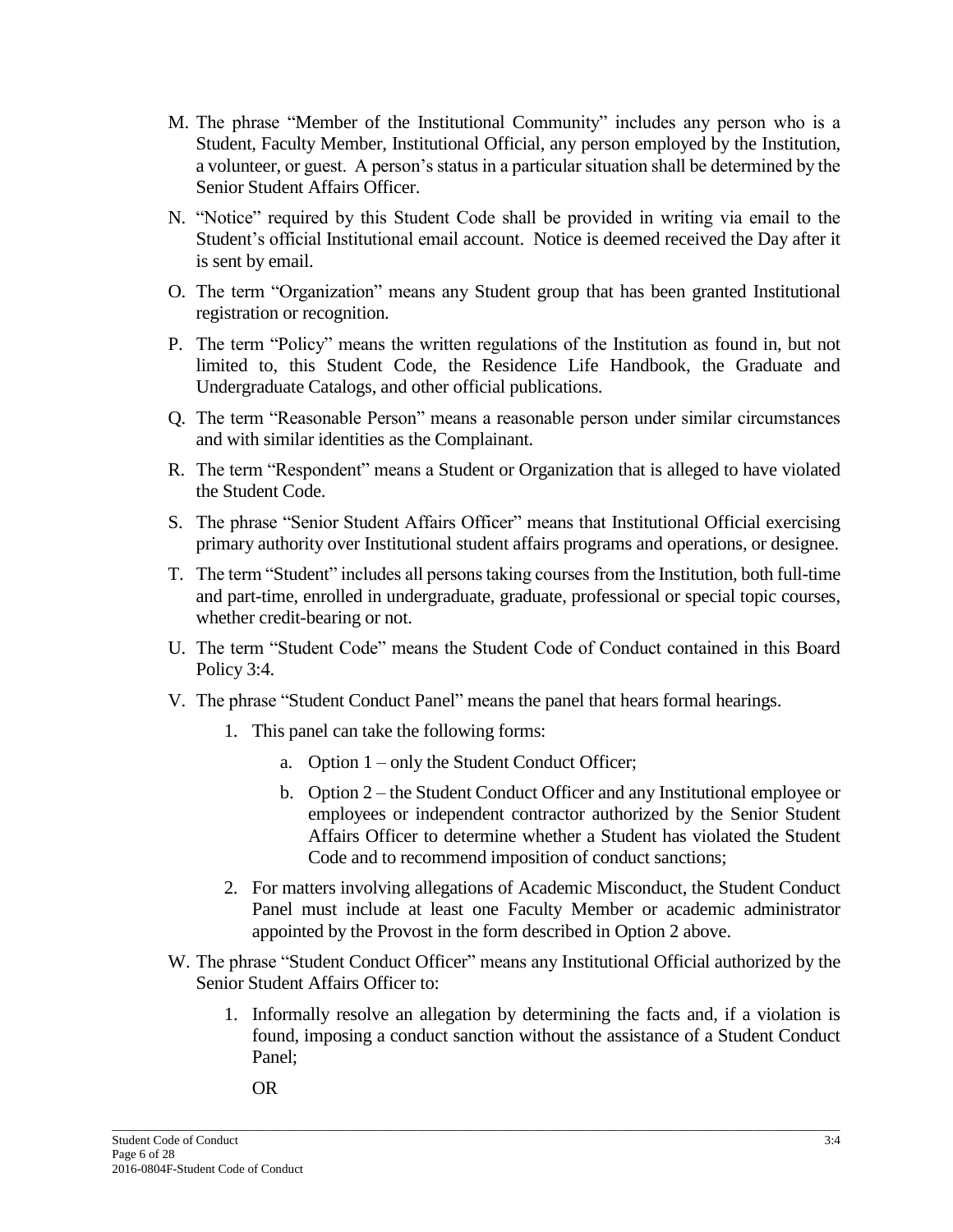- 2. Serve as Chair of the Student Conduct Panel;
- 3. Receive and consider the findings and recommendations of a Student Conduct Panel; and
- 4. Determine whether a Respondent has violated the Student Code, and if so, to impose appropriate sanctions.

### **3. Prohibited Conduct**

The following list describes actions that detract from the effectiveness of an Institution's productive living-and-learning community. Any Student found to have engaged, attempted to engage, or allowed or assisted another in engaging, in the following prohibited conduct is subject to the Student conduct process and conduct sanctions outlined in this Student Code. In instances where prohibited conduct contained in this policy is defined differently in another Board Policy or Institutional Policy, the definition contained in this policy shall be used to address prohibited conduct by a Student.

A. Acts of Academic Misconduct or Dishonesty

Honesty and integrity are core values at all Institutions. Faculty Members and Students are jointly responsible for maintaining academic standards and integrity in Institutional courses. In addition to any conduct sanctions imposed under this Student Code, academic consequences for academic misconduct may be imposed by the Faculty Member, including issuing a failing grade in the course. Any grade issued by the Faculty Member, whether as a result of academic misconduct or not, constitutes an academic evaluation and is not a conduct sanction imposed under this Student Code. All Faculty Members should report incidents of Academic Misconduct to the Student Conduct Officer.

- 1. Engaging in acts of Academic Misconduct, which means Cheating or Plagiarism.
	- a. Cheating includes, but is not limited to, the following:
		- i. Using any unauthorized assistance in, or having unauthorized materials while, taking quizzes, tests, examinations or other assignments, including copying from another's quiz, test, examination, or other assignment or allowing another to copy from one's own quiz, test, examination, or other assignment;
		- ii. Using sources beyond those authorized by the instructor in writing papers, preparing reports, solving problems, or carrying out other assignments;
		- iii. Acquiring, without permission, tests or other academic material belonging to the instructor or another member of the Institutional faculty or staff;
		- iv. Engaging in any behavior prohibited by the instructor in the course syllabus or in class discussion;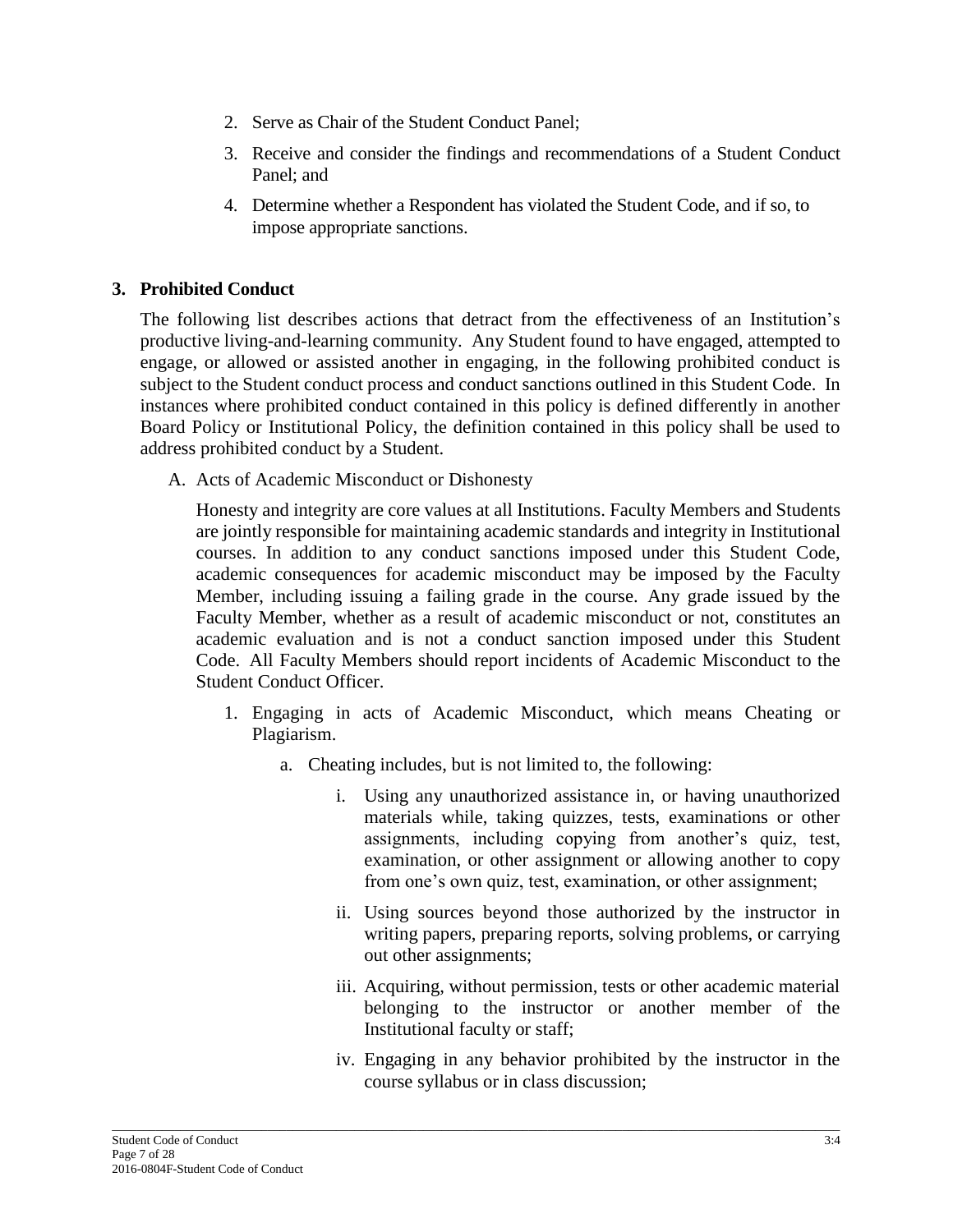- v. Falsifying or misrepresenting data or results from a laboratory or experiment; or
- vi. Engaging in other behavior that a Reasonable Person would consider to be cheating.
- b. Plagiarism includes, but is not limited to, the following:
	- i. Using, by paraphrase or direct quotation, the published or unpublished work of another person without full and clear acknowledgment;
	- ii. Using materials prepared by another person or agency engaged in the selling of term papers or other academic materials without prior authorization by the instructor; or
	- iii. Engaging in other behavior that a Reasonable Person would consider plagiarism.
- 2. Engaging in other conduct that a Reasonable Person would consider dishonesty relating to academic achievement, research results or academically related public service.
- 3. Furnishing false information or false representations to any Institutional Official, instructor, or office. Submission of false information or withholding information at the time of admission or readmission may make an individual ineligible for admission to, or continuation at, an Institution.
- 4. Forging, fabricating, altering, misrepresenting, or misusing any document, record, or identification, including misrepresentations of degrees awarded or honors received.
- 5. Tampering with the election of any Organization.
- 6. Claiming to represent, or act on behalf of, the Institution when not authorized to do so.
- B. Disruption, Obstruction, or Interference with Institutional Activities
	- 1. Disrupting or obstructing Institutional activities.
	- 2. Classroom disruption, which is behavior that a Reasonable Person would view as significantly or repeatedly interfering with the instructor's ability to teach the class or the ability of other Students to benefit from the instructional program.
	- 3. Failure to comply with directions of Institutional, law enforcement, fire department, public safety contractors, or other government officials acting in performance of their duties and/or failure to identify oneself to these persons when requested to do so.
	- 4. Obstruction of the free flow of pedestrian or vehicular traffic.
	- 5. Abuse of the Student conduct process, which includes, but is not limited to, any of the following:
		- a. Falsifying, distorting, or misrepresenting information provided;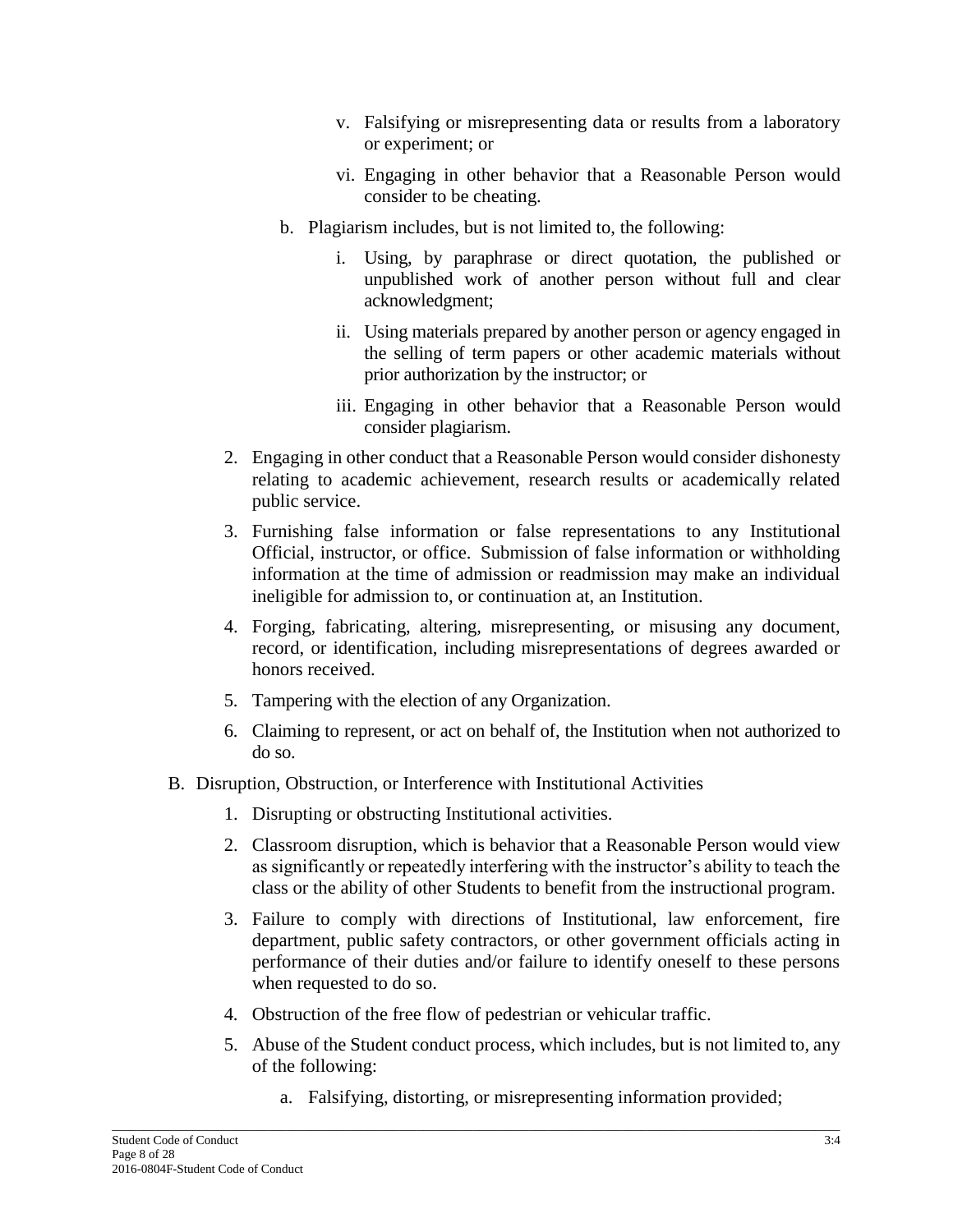- b. Making false allegations;
- c. Attempting to discourage an individual's proper participation in, or use of, the Student conduct process;
- d. Harassment (verbal or physical) or intimidation of any person participating in the Student conduct process;
- e. Failure to comply with any conduct sanctions imposed pursuant to this Student Code.
- C. Misuse of Institutional Resources or Property, or Personal Property of Others
	- 1. Tampering with fire and life safety equipment including, without limitation, fire alarms, sprinkler systems, first aid equipment, and laboratory safety apparatus.
	- 2. Unauthorized taking of, damage to, or possession of property belonging to the Institution, another Member of the Institutional Community, or another person.
	- 3. Unauthorized possession, duplication, or use of keys, access cards, or access codes to any Institutional Premises.
	- 4. Unauthorized entry into, or use of, Institutional Premises.
	- 5. Unauthorized possession, entry into, or use of Institutional equipment, software systems, or information.
	- 6. Possession of firearms, stun guns, tasers, BB guns, switchblade knives, fixedblade knives with a blade length of five (5) inches or greater, or any item that is designed or used to injure or harm another person, fireworks, explosives, or dangerous chemicals on Institutional Premises or at Institutional events, except as explicitly permitted by a Board Policy or an Institutional Policy;
	- 7. Unauthorized use or abuse of technology, including, but not limited to:
		- a. Unauthorized entry into a file or program to use, copy, read, delete, or change the contents, or for any other purpose;
		- b. Unauthorized transfer of a file;
		- c. Unauthorized use of another individual's identification or account;
		- d. Use of technology to interfere with the work of another Student, Faculty Member, or Institutional Official;
		- e. Use of technology to send Harassing or abusive messages;
		- f. Use of technology to engage in unlawful activities, including those involving uses that infringe intellectual property rights;
		- g. Use of technology to interfere with normal operation of an Institution's technology or other system;
		- h. Making, acquiring, or using unauthorized copies of computer files, violating terms of applicable software license agreements, or using the Institution's technology network or system to download files in violation of copyright laws;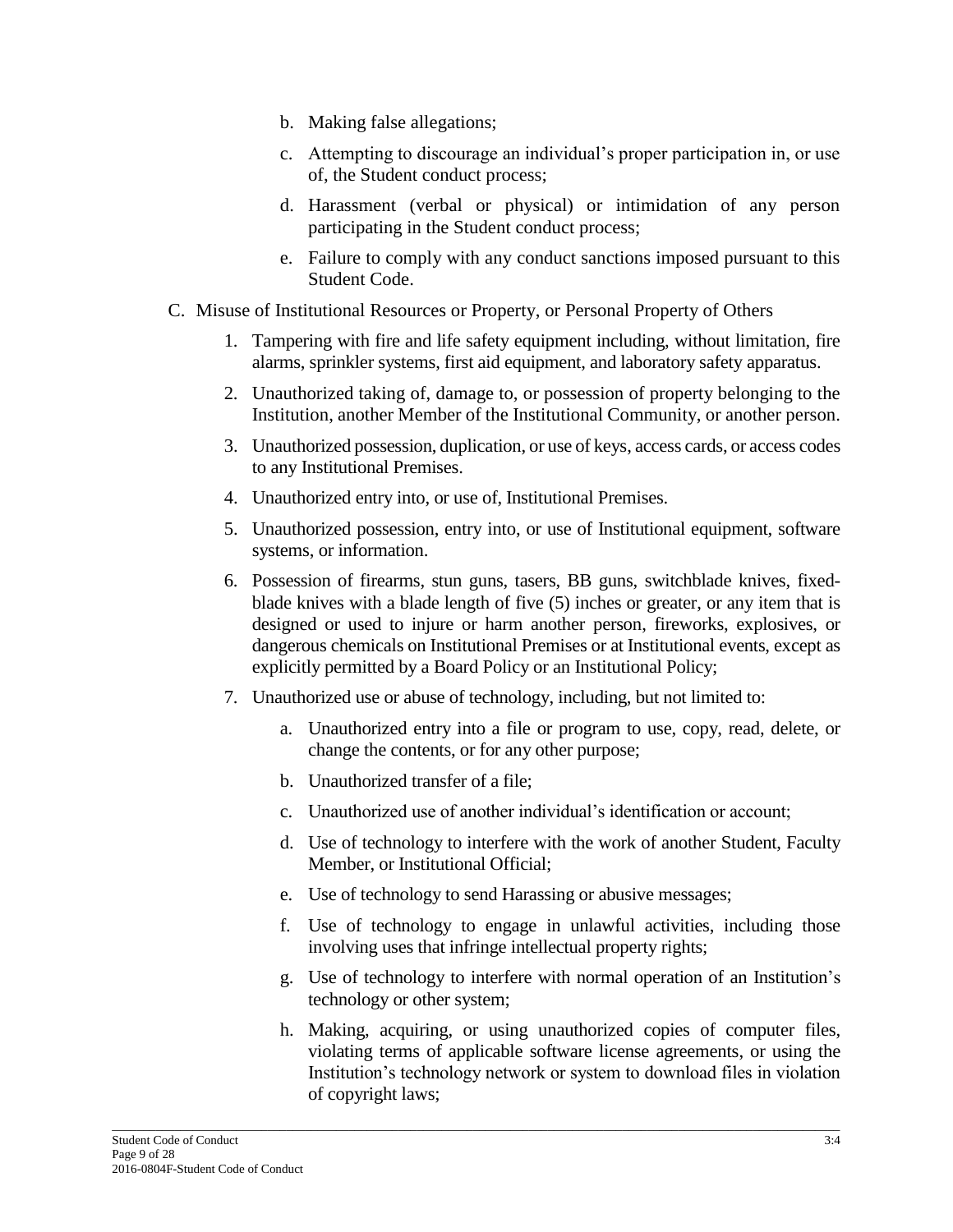- i. Attempting to circumvent data protection schemes or tampering with security;
- j. Violating Institutional or Board computer use or internet policies.
- D. Threat of Harm or Actual Harm to a Person's Physical or Mental Health or Safety
	- 1. Violence, which includes, but is not limited to, using or threatening to use physical force on or towards another person without that person's permission, except in reasonable self-defense. The use of physical force includes both using one's own body parts as well as using other items.
	- 2. Brandishing, pointing, or using a knife, gun, or other weapon towards another person, except in reasonable self-defense.
	- 3. Restraining or transporting another person without that person's permission.
	- 4. Making bomb threats.
	- 5. Harassment, which includes, but is not limited to,:
		- a. Conduct towards another person that has the purpose or effect of creating an objectively and subjectively intimidating, hostile, or demeaning environment that substantially interferes with the individual's ability to participate in or to realize the intended benefits of an Institutional activity or resource; and
		- b. Other conduct that is extreme and outrageous exceeding all bounds usually tolerated by polite society and that has the purpose or the substantial likelihood of interfering with another person's ability to participate in or to realize the intended benefits of an Institutional activity or resource.
	- 6. Sexual Harassment, which is subjecting another person to unwelcome sexual advances, requests for sexual favors, or other verbal or physical conduct of a sexual nature where:
		- a. Submission to such conduct is made either explicitly or implicitly a term or a condition of an individual's participation in, or use of, an Institutionally-sponsored or approved activity or resource; or
		- b. Submission to or rejection of such conduct by an individual is used as the basis for educational or similar decisions affecting an individual's ability to participate in or use an Institutionally-sponsored or approved activity or resource.
	- 7. Stalking, which is engaging in a course of conduct directed at a specific person that would cause a Reasonable Person to fear for the person's safety or the safety of others, or suffer substantial emotional distress.
		- a. "Course of conduct" means two or more acts, including, but not limited to, acts in which the stalker directly, indirectly, or through third parties, by any action, method, device or means, follows, monitors, observes,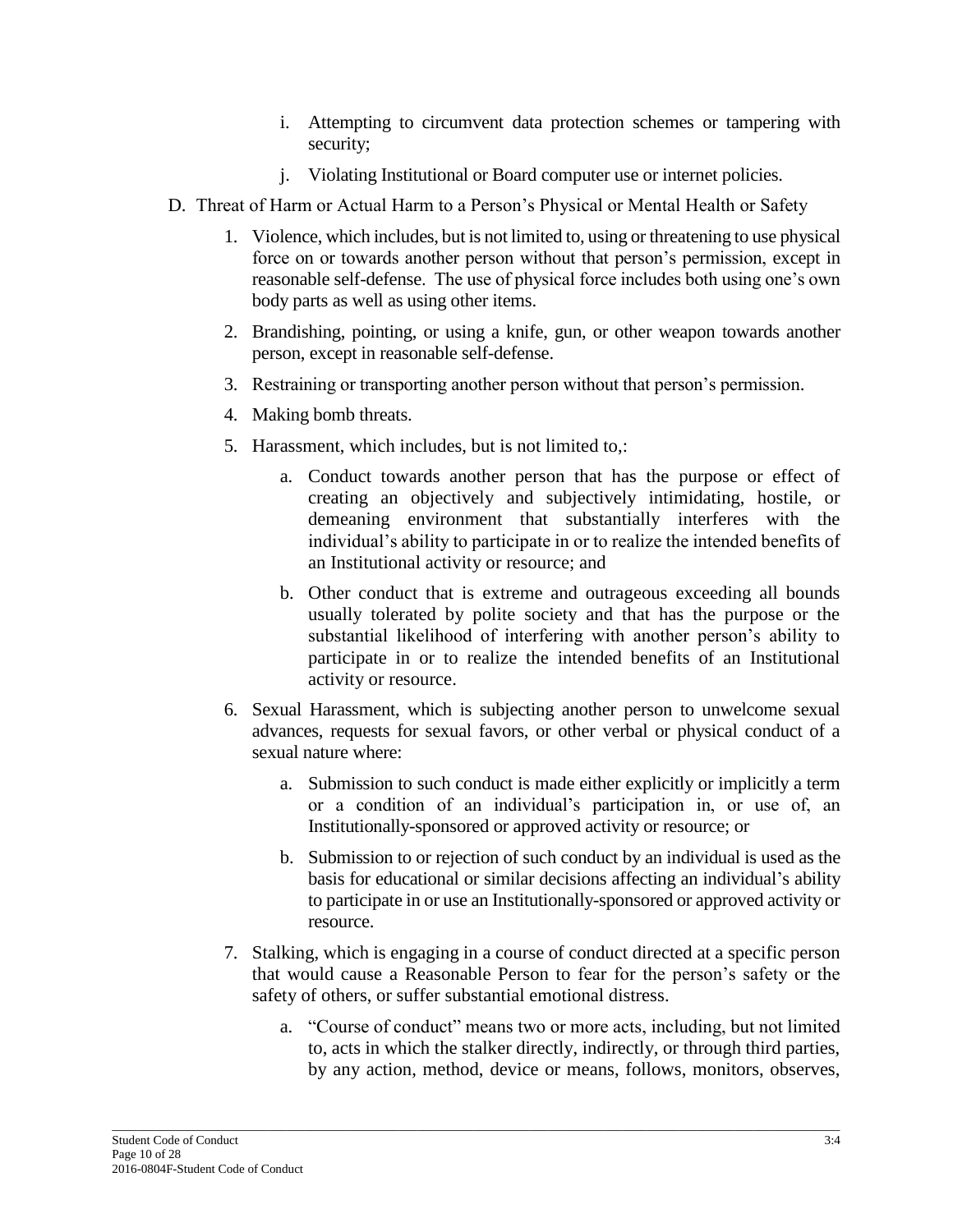surveils, threatens, or communicates to or about a person, or interferes with a person's property.

- b. "Substantial emotional distress" means significant mental suffering or anguish that may, but does not necessarily, require medical or other professional treatment or counseling
- 8. Hazing, which includes, but is not limited to, an act that, as an explicit or implicit condition for initiation to, admission into, affiliation with, or as a condition for continued membership in a group or an Organization:
	- a. Is likely to, or would be perceived by a Reasonable Person as likely to, endanger the physical health of an individual or cause psychological discomfort or distress through treatment that a Reasonable Person would consider to be humiliating, intimidating, or demeaning;
	- b. Destroys or removes public or private property;
	- c. Involves the consumption of alcohol or other substances to excess; or
	- d. Violates any Board Policy or Institutional Policy.

The express or implied permission of the individual being hazed does not make the behavior acceptable. It is also a violation of this provision to solicit, aid, or attempt to aid another person in planning or committing Hazing.

9. Sexual Misconduct, which is any contact of a sexual nature with another person without that person's consent.

Contact of a sexual nature includes, but is not limited to:

- a. Touching the intimate parts of another person;
- b. Touching another person with one's own intimate parts;
- c. Forcing another person to touch one's own intimate parts; and
- d. Exposing one's own intimate parts to another person;

Intimate parts include, but is not limited to, genitalia, groin, breast, buttocks, mouth, or clothing covering the same.

Consent is defined as informed, freely given, and mutually understood. Consent requires an affirmative act or statement by each participant. If coercion, intimidation, threats and/or physical force are used, there is no consent. If a person is mentally or physically incapacitated or impaired so that the person cannot understand the fact, nature or extent of the sexual situation, there is no consent; this includes conditions due to alcohol or drug consumption or being asleep or unconscious. If a person is fifteen (15) years old or younger, there is no consent. Whether one has taken advantage of a position of influence over another may be a factor in determining consent. Consent to any one form of sexual activity does not imply consent to any other form of sexual activity. Consent to one sexual encounter does not imply consent to another sexual encounter. Consent may be revoked at any time.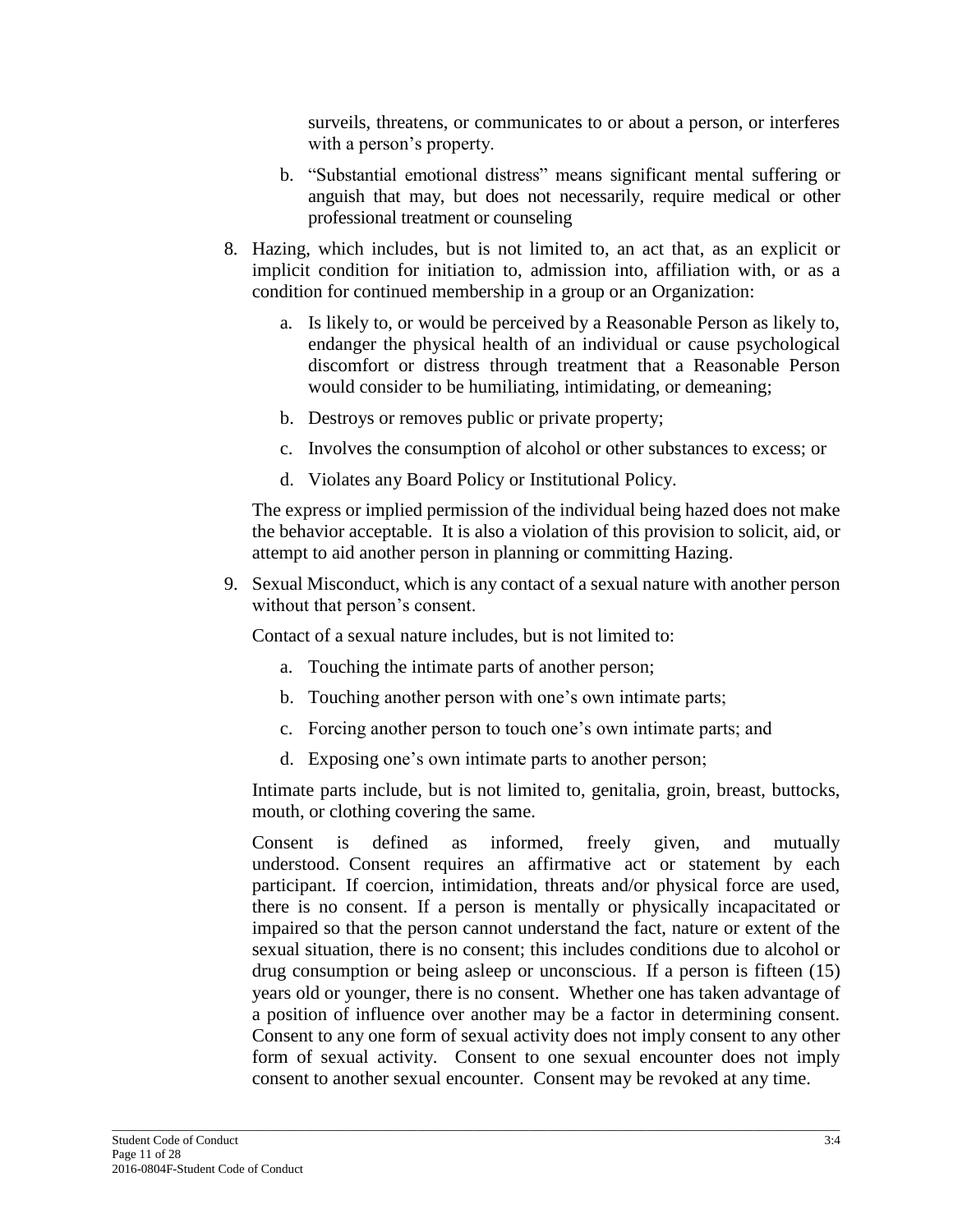- 10. Voyeurism includes, but is not limited to, any use of electronic or other devices to make an audio, video, or photographic record of another person without that person's prior knowledge and without that person's prior authorization when such a recording is likely to cause that person or a Reasonable Person injury or distress, or involves that person's intimate parts or sexual conduct involving that person.
- 11. Invasion of Privacy occurs when:
	- a. An individual views another person, without that person's prior knowledge and permission, under circumstances in which the other person has a reasonable expectation of privacy; or
	- b. An individual uses an audio recording device to record another person, without that person's prior knowledge and permission, under circumstances in which the other person has a reasonable expectation of privacy.
- E. Discrimination and Retaliation
	- 1. Discrimination is excluding from, or treating another person differently than others in, Institutional activities on the basis of sex, race, color, creed, religion, national origin, ancestry, gender, gender identity, transgender, sexual orientation, age, disability, genetic information, or veteran status. However, social fraternities and sororities that are exempt from taxation under federal law may maintain single-sex membership practices without violating antidiscrimination policies, as recognized by 20 U.S.C.  $1681(a)(6)$ , and the enforcement of such single-sex membership practices by Students does not violate this provision.
	- 2. Retaliation is conduct that would make a Reasonable Person feel intimidated, or that interferes with, threatens, coerces, or otherwise discriminates against any individual because that individual reports or files a complaint alleging a violation of law, Board Policy, or Institutional Policy, or participates in any process in which the individual has a right to participate.
- F. Housing and Living Groups

Violations of any rules imposed by Institutional housing or living groups are also violations of this Student Code.

- G. Use and Misuse of Substances
	- 1. The unauthorized manufacture, sale, possession, use, or consumption of alcohol, marijuana, or controlled substances by Students.

However, possession, use, or distribution of alcohol, marijuana, or controlled substances is permitted on premises controlled by the Board of Regents when:

- a. Needed in conjunction with approved research activities;
- b. Alcohol is possessed, used, or distributed in a lawful manner inside a designated residence hall facility occupied exclusively by upper-division and/or non-traditional Students who are at least twenty-one (21) years of age;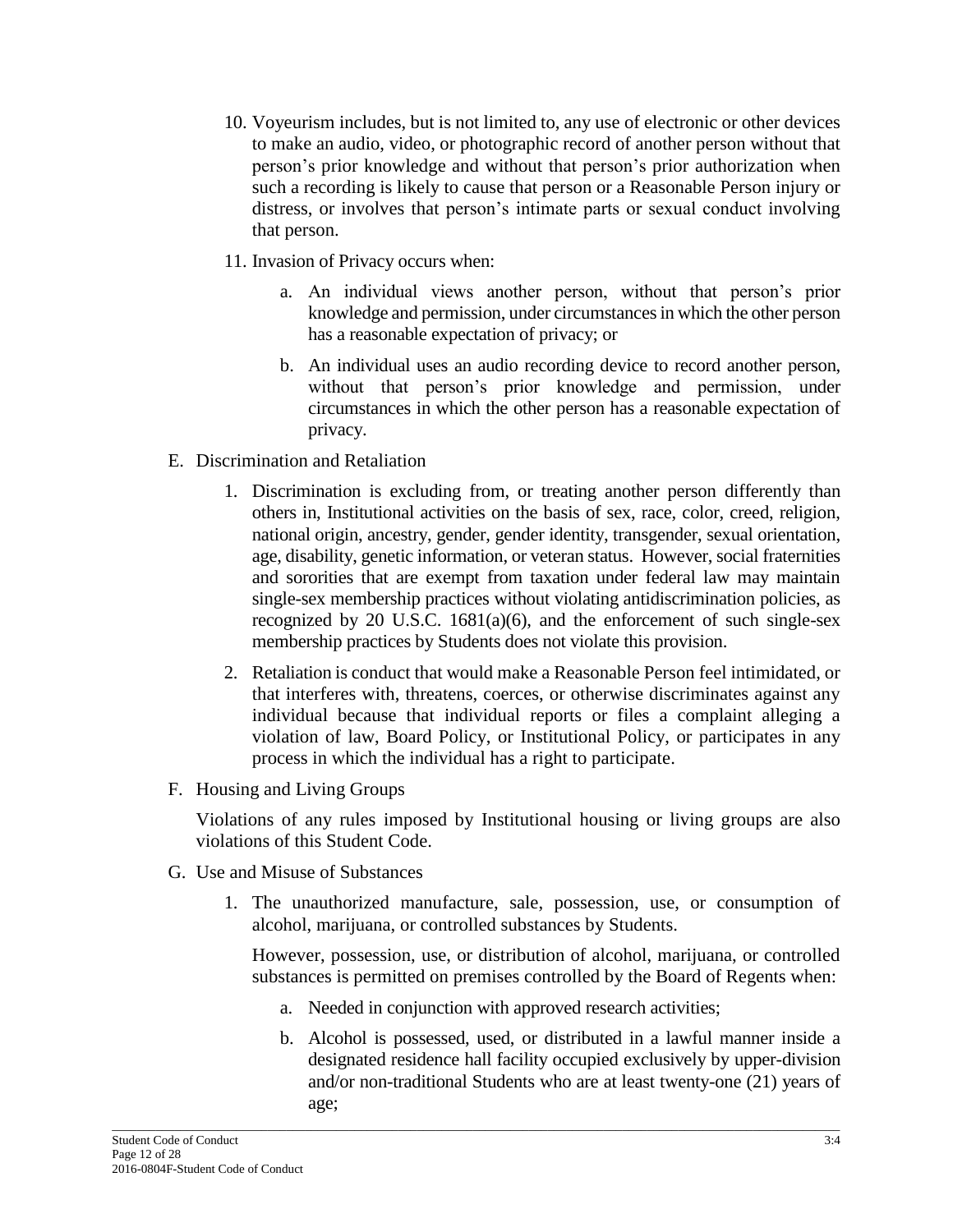- c. Alcohol is possessed, used, or distributed in a lawful manner on premises controlled by the Board of Regents that have been designated by the Institution's president as places where such possession, use, and distribution may be permitted, subject to such conditions as the Institution's president may also prescribe, provided that a notice of such designation and conditions have been filed previously with the executive director of the Board of Regents; or
- d. The possession, use, or distribution of the controlled substance is prescribed by a licensed health care professional authorized to prescribe such substances.
- e. Alcohol is possessed, used, or distributed in a manner that is expressly approved by a Board Policy.
- 2. The unauthorized possession of any drug paraphernalia.
- H. Violation of Policy or Laws
	- 1. Violation of published Board of Regents or Institutional Policies, rules, or regulations.
	- 2. Violation of federal, state, or local law.
- I. Other Conduct

Conduct not expressly prohibited may also subject Students or Organizations to conduct sanctions where such conduct has the purpose and effect of infringing interests protected by this Student Code or other provisions of Board Policy or Institutional Policy.

- J. Conduct by Organizations
	- 1. Organizations that, formally or informally through repeated practice, initiate, encourage, support, or tolerate conduct by members, associates, or invitees that violates the provisions of this Student Code shall be subject to conduct sanctions.
	- 2. The privileges of official recognition by an Institution may be extended to Organizations, including those that maintain residences for their members, only if such Organizations agree to adopt and to enforce policies that, at minimum:
		- a. Prohibit the manufacture, possession, use, dispensing, or provisions of alcoholic beverages at organizational functions or in the organizational residence by persons under the age of 21;
		- b. Prohibit the manufacture, possession, use, or dispensing of marijuana or unauthorized controlled substances at organizational functions or in the organizational residence;
		- c. Prohibit the expenditure of organizational funds on alcoholic beverages, marijuana, or controlled substances;
		- d. Prohibit the informal collection of monies from members, associates, or invitees to be spent on alcoholic beverages, marijuana, or controlled substances;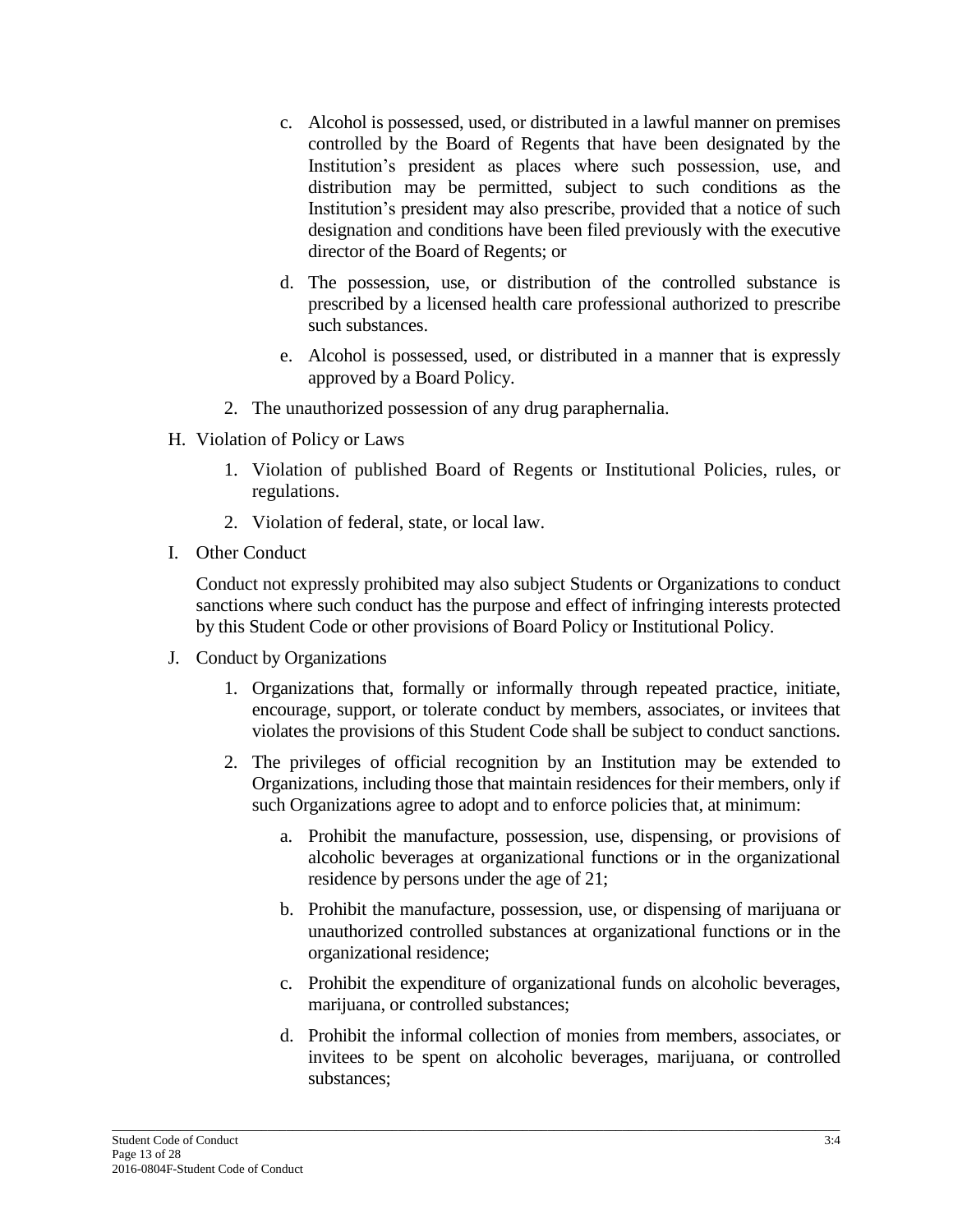- e. Prohibit the possession, use, or distribution of alcohol, marijuana, or controlled substances on premises controlled by the Board of Regents, except as explicitly permitted by Section 3.G.1 of this Student Code;
- f. Establish conduct policies and sanctions regarding violations by individual members no less stringent than those set forth under Board Policies, except that limited use of alcoholic beverages is permissible as set out above; and
- g. Require that a report be filed with the Senior Student Affairs Officer each semester identifying all actions taken pursuant to the Student conduct policies required in this Student Code;
- 3. Institutions may impose additional or more restrictive conditions on official recognition.
- 4. Organizations are also subject to the Board of Regents' antidiscrimination policies set forth in Board Policy 1:18. However, social fraternities and sororities that are exempt from taxation under federal law may maintain single-sex membership practices without violating antidiscrimination policies, as recognized by 20 U.S.C. 1681(a)(6).

## **4. Student Conduct Process**

- A. Allegations
	- 1. Allegations of misconduct may be reported against any Student by anyone. Allegations shall be directed to the Student Conduct Officer in the Office of the Dean of Students. The reporting party will disclose the facts that form the basis for the allegation, the identities of any other witnesses, and any other relevant information regarding the alleged misconduct.
		- a. Allegations of Academic Misconduct will be reported to the Student Conduct Officer but are initially addressed through Board Policy 2:33.
		- b. Allegations of Human Rights Violations shall follow the process outlined in Board Policy 1:18.
	- 2. The Student Conduct Officer shall make an initial determination whether the allegations, if true, would violate the Student Code. If the Student Conduct Officer determines that the allegations, if true, would violate the Student Code, the Student Conduct Officer shall conduct an informal preliminary investigation to determine whether the allegations are credible. This process may include speaking with witnesses and reviewing any documentation.
		- a. As to off-campus conduct, the Student Conduct Officer shall determine whether the incident adversely affects the Institution, any Organizations, members of the Institutional community, or the pursuit of their lawful objectives.
		- b. Allegations of Academic Misconduct that are not informally resolved pursuant to Board Policy 2:33 will enter the Student conduct process here.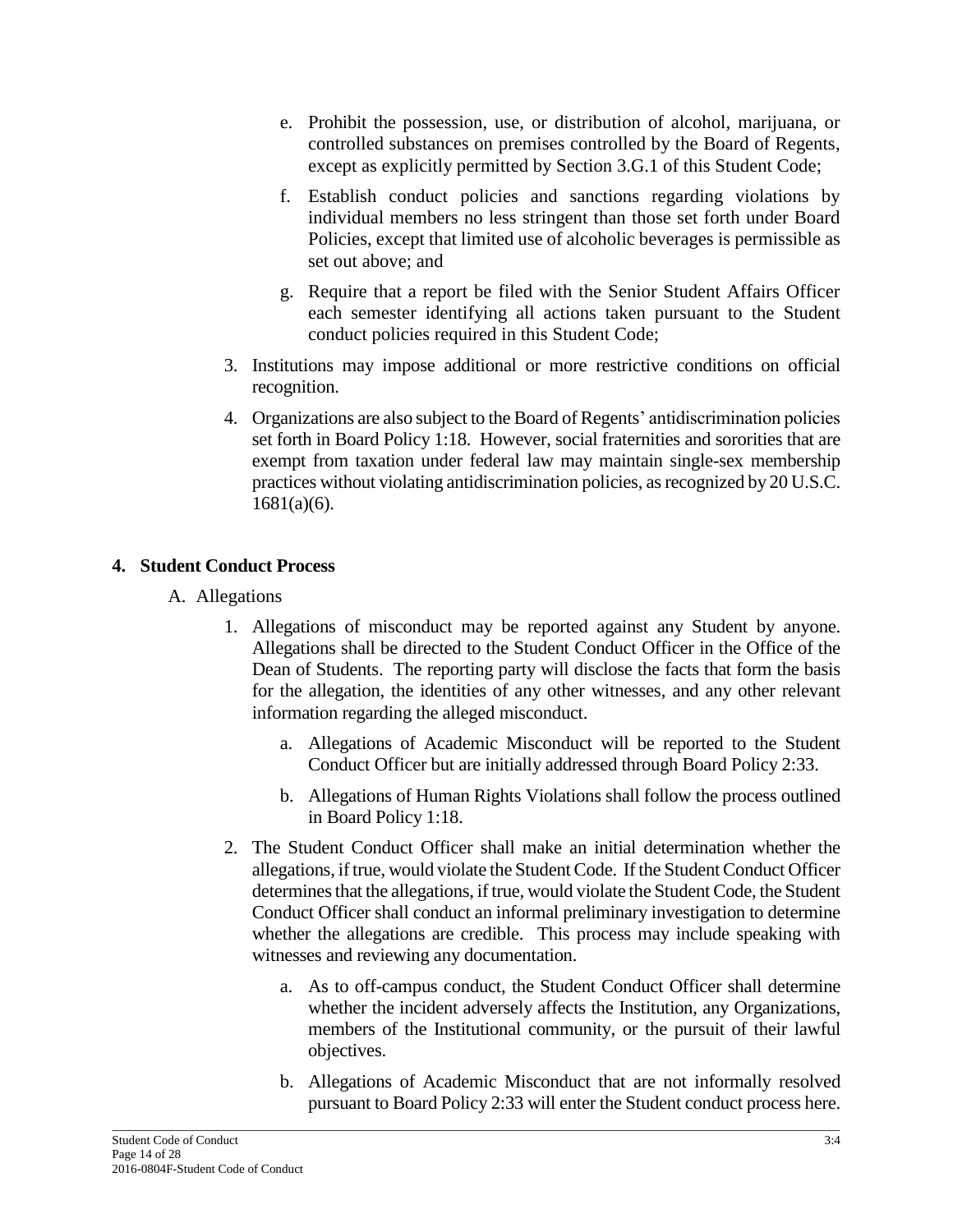- c. Allegations of Human Rights Violations that are not informally resolved pursuant to Board Policy 1:18 will enter the Student conduct process here.
- 3. If the Student Conduct Officer determines that either (i) the allegations, if true, would not violate the Student Code or (ii) that the allegations are not credible, then the Student Conduct Officer should inform the Complainant of this determination and inform the Complainant that the allegations may be re-submitted should additional information become available.
- 4. If the Student Conduct Officer determines that the allegations, if true, would violate the Student Code and determines that the allegations are credible, the Student Conduct Officer shall provide written Notice to the Respondent within fifteen (15) Days of receiving the report of alleged misconduct or notification from the Faculty Member of the need to address alleged Academic Misconduct through the Student Code.
- 5. The written Notice to the Respondent must include the following:
	- a. The alleged behavior that would be a violation of the Student Code;
	- b. The section(s) of the Student Code alleged to have been violated;
	- c. The name of the Complainant;
	- d. A time to meet with the Student Conduct Officer to provide the Respondent with the opportunity to give his/her account of the incident leading to the allegation of misconduct;
	- e. Information about the right to have an Advisor present throughout the Student conduct process;
	- f. Information about both the informal and formal resolution processes;
	- g. A time for a hearing to occur no earlier than ten (10), and no later than twenty (20), Days after this written Notice is deemed received to address any alleged violations that are not informally resolved;
		- i. The minimum time limit may be waived by the Respondent.
		- ii. The maximum time limit may be extended at the discretion of the Student Conduct Officer.
- B. Interim Measures

In certain circumstances, the Senior Student Affairs Officer, or a designee, may impose interim measures that go into effect immediately, prior to a hearing before a Student Conduct Panel, and remain in effect until no longer needed.

1. Interim measures are intended to protect the interests of both the Complainant and the Respondent prior to a hearing. Interim measures may be both remedial (designed to address a Complainant's safety and well-being and continued access to educational opportunities) or protective (involving action towards a Respondent). Interim Measures may include, but are not limited to, no-contact directives, residence modifications, academic modifications and support, Institutional work schedule modifications, interim residence suspension, or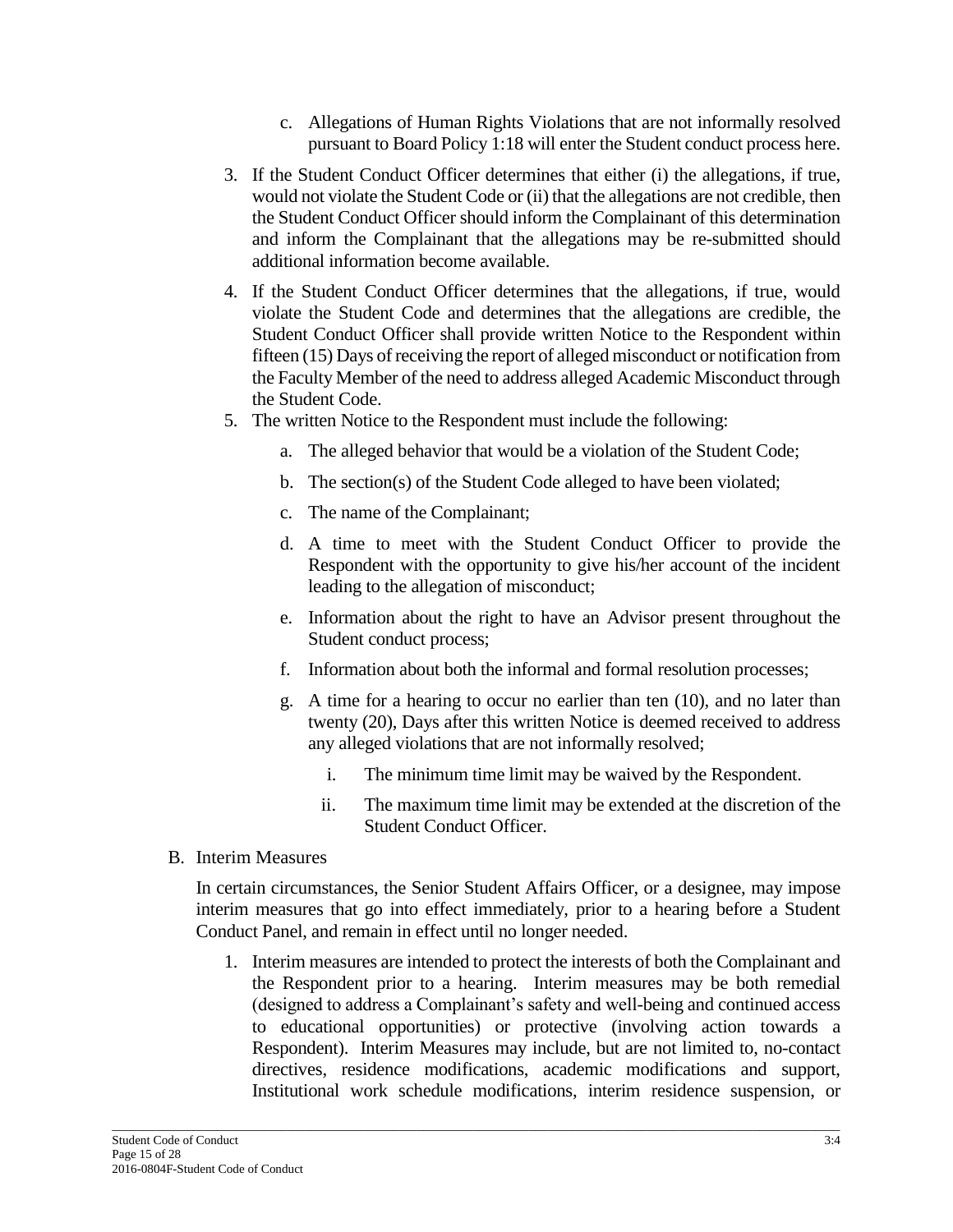interim suspension. Written Notice of Interim Measures shall be provided to the party to whom the interim measures are directed.

- 2. Interim suspension may be imposed only for one or more of the following purposes:
	- a. To ensure the safety and well-being of members of the Institutional community or preservation of Institutional property or other property located on premises controlled by the Institution;
	- b. To ensure a Student's own physical or emotional safety and well-being; or
	- c. To ensure the normal operations of the Institution where a Student poses an ongoing threat of disruption of, or interference with, the normal operations of the Institution.
- 3. During the interim suspension, the Student may be denied access to residence facilities, the campus (including classes), and all other Institutional activities or privileges.
- 4. A Student placed on interim suspension shall be given written Notice of Interim Measures, which shall include:
	- a. The reasons for the interim suspension;
	- b. The parameters of the interim suspension; and
	- c. Information concerning the right to appeal the interim suspension.
- 5. Interim Suspension Appeal Process
	- a. The Student must submit a written request for a meeting to the Senior Student Affairs Officer.
	- b. The Senior Student Affairs Officer will schedule a meeting with the Student as soon as practical and no later than three (3) Days after receiving the written request. At this meeting, the Student is provided the opportunity to raise any objections to the interim suspension or to request alternative interim measures.
	- c. The Senior Student Affairs Officer has sole discretion regarding interim measures.

### C. Informal Resolution

- 1. The Student Conduct Officer may speak separately and individually with the Complainant and the Respondent to determine whether the alleged misconduct can be resolved through informal resolution.
	- a. In matters involving allegations of Human Rights Violations, informal resolution may not take the form of having the Complainant and the Respondent be in the same room at the same time.
	- b. In matters involving allegations of Human Rights Violations, the Student Conduct Officer should consider whether the informal resolution is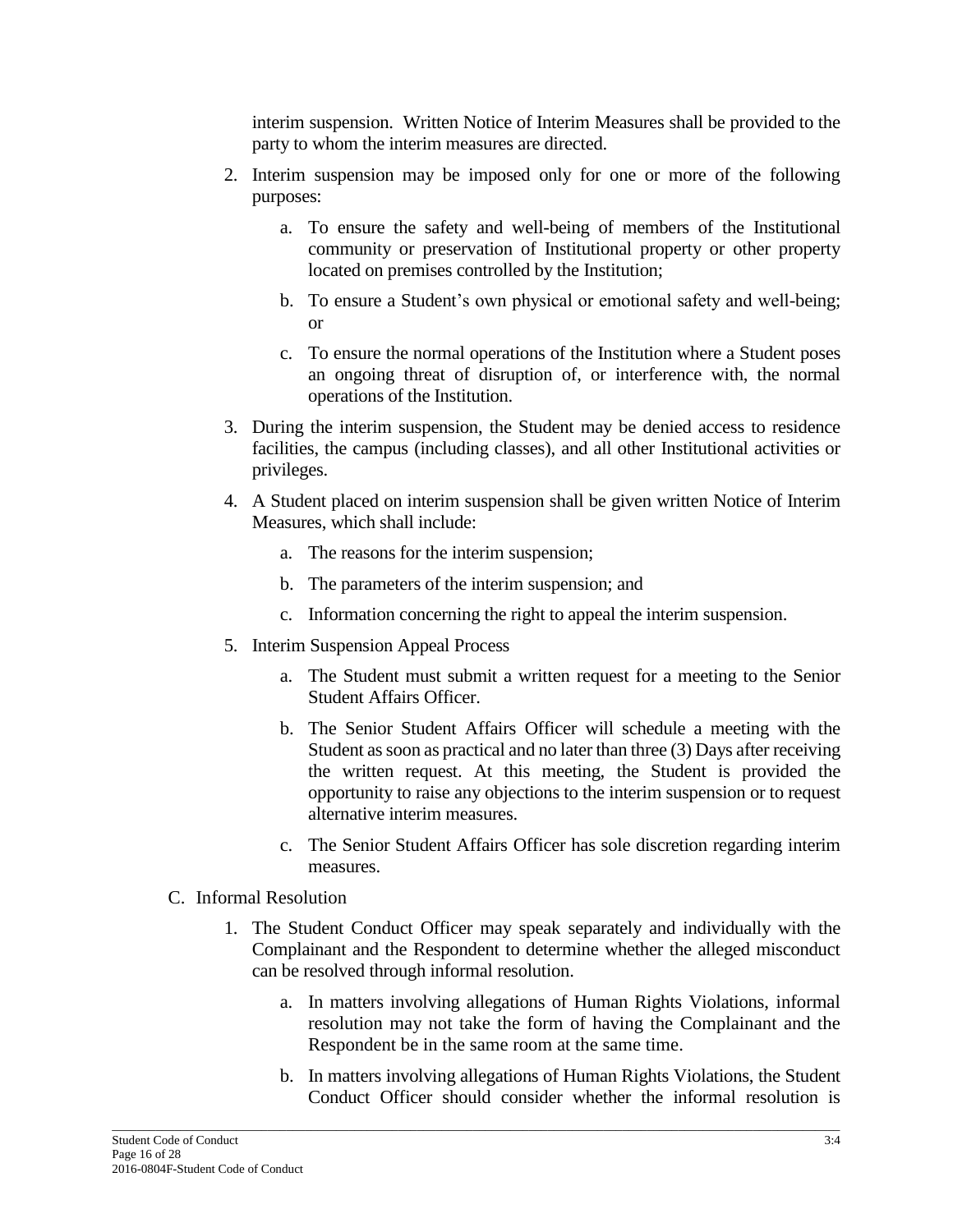equitable and will end the misconduct, prevent its recurrence, and address its effects.

- 2. Informal resolution may be reached where:
	- a. The parties involved mutually agree to a full resolution of the alleged misconduct that is acceptable to the Student Conduct Officer.
		- i. This must be documented in writing and signed by the Complainant, Respondent, and Student Conduct Officer.
	- b. The Respondent waives a formal hearing by admitting to the misconduct and accepting the proposed conduct sanctions.
		- i. This must be documented in writing and signed by the Respondent and the Student Conduct Officer.
		- ii. This type of informal resolution is not available in matters involving allegations of Human Rights Violations.
- 3. Partial informal resolution may be reached where the Respondent admits to the misconduct but does not accept the proposed conduct sanctions. When this occurs, the process moves to formal resolution with the hearing being limited to the question of appropriate conduct sanctions.
	- a. This must be documented in writing and signed by the Respondent and the Student Conduct Officer.
	- b. In matters involving allegations of Human Rights Violations, the Complainant must also agree in writing to this partial informal resolution.
- 4. Informal resolution shall be final and the parties who agreed in writing to informal resolution waive any right to appeal.
- 5. The Student Conduct Officer's involvement in attempting to informally resolve the allegation of misconduct does not impact the Student Conduct Officer's ability to later serve as the Student Conduct Panel or a member thereof in the formal resolution process.
- 6. Informal resolution may be reached at any time before the Chair issues any findings, conclusions, and, when a violation is found, conduct sanctions it determines to be appropriate through the Formal Resolution process.
- D. Formal Resolution
	- 1. If the alleged misconduct is not fully resolved through informal resolution, any unresolved matter proceeds to a hearing.
	- 2. The composition of the Student Conduct Panel shall be determined as follows:
		- a. For matters where the Student Conduct Officer serves as Chair of the Student Conduct Panel, the Student Conduct Officer shall have sole discretion regarding whether the Student Conduct Panel includes:
			- i. Option 1 only the Student Conduct Officer; or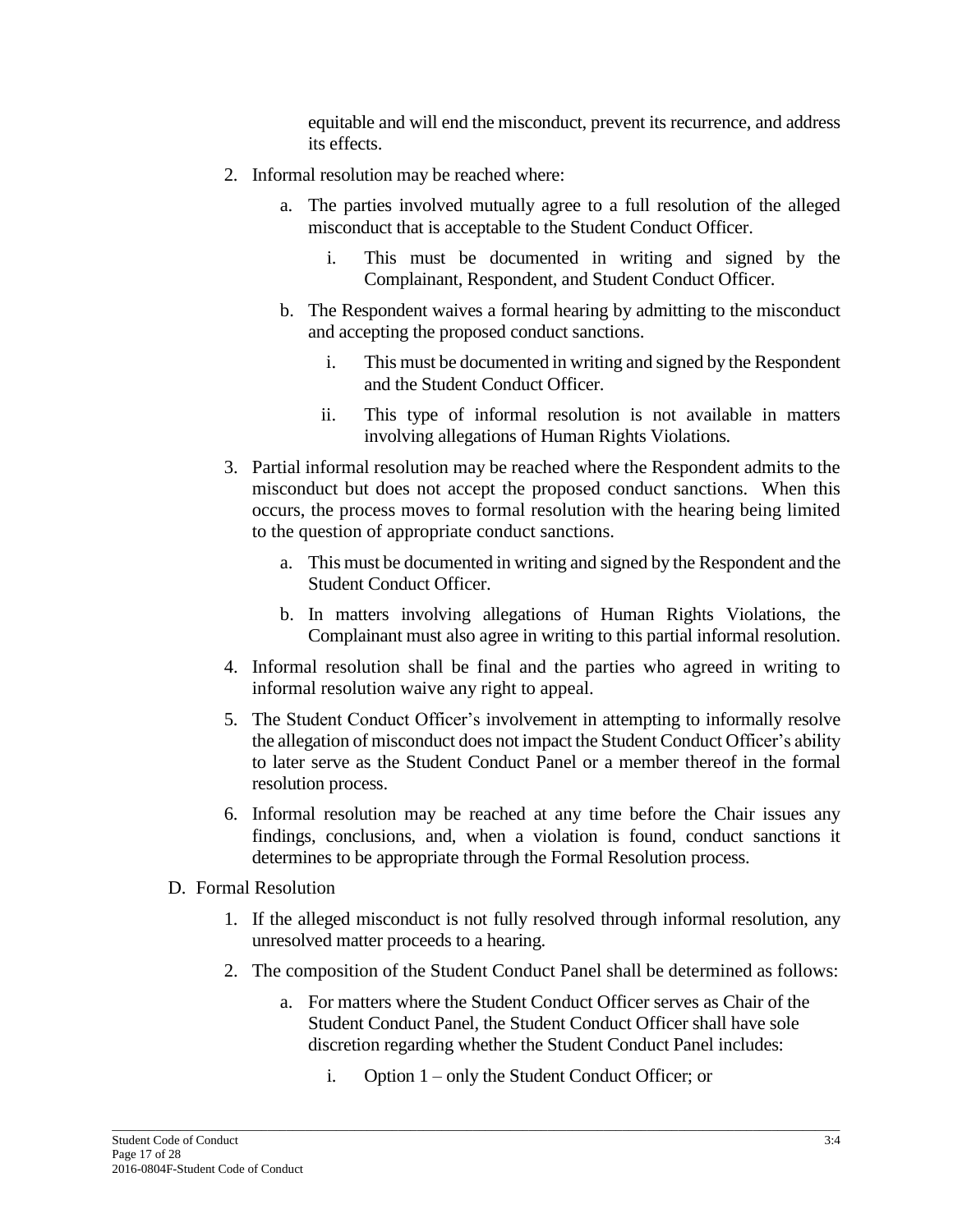- ii. Option 2 the Student Conduct Officer and any Institutional employee or employees or independent contractor authorized by the Senior Student Affairs Officer to determine whether a Student has violated the Student Code and to recommend imposition of conduct sanctions,
- b. For matters involving allegations of Academic Misconduct, the Student Conduct Panel must include at least one Faculty Member or academic administrator appointed by the Provost in the form described in Option 2 above.
- c. Both the Complainant and the Respondent will be provided Notice of the identity of the member(s) of the Student Conduct Panel. Both parties may request in writing (and must include supporting information) that (i) the Student Conduct Panel include additional members (Option 2), and/or (ii) a Student Conduct Panel member be replaced due to an actual conflict of interest. Such requests must be submitted, in writing to the Senior Student Affairs Officer no later than twenty-four (24) hours after the Notice is provided to the party. The Senior Student Affairs Officer shall make a final decision as to these requests and will provide Notice to both parties of the decision.
- 3. Hearings shall be conducted by a Student Conduct Panel according to the following guidelines:
	- a. Hearings shall be conducted in private. Witnesses other than the Complainant and the Respondent may only be present during the hearing while presenting their information.
	- b. The Chair shall have sole discretion and final decision-making authority over the following:
		- i. Whether an individual's conduct interferes with the hearing and requires that individual's removal;
		- ii. Whether written information, materials, documents, and statements submitted are relevant and will be accepted for consideration by the Student Conduct Panel;
		- iii. All questions about the interpretation of the Student conduct process; and
		- iv. Whether to have separate or joint hearings when a hearing would involve more than one Respondent;
- 4. Neither the Complainant nor the Respondent are required to attend or participate in the hearing, and such decision will have no bearing on the question of whether the Respondent violated the Student Code.
- 5. The Respondent has no obligation to provide any information, materials, documents, or witnesses, or answer any questions and is presumed to not have violated the Student Code.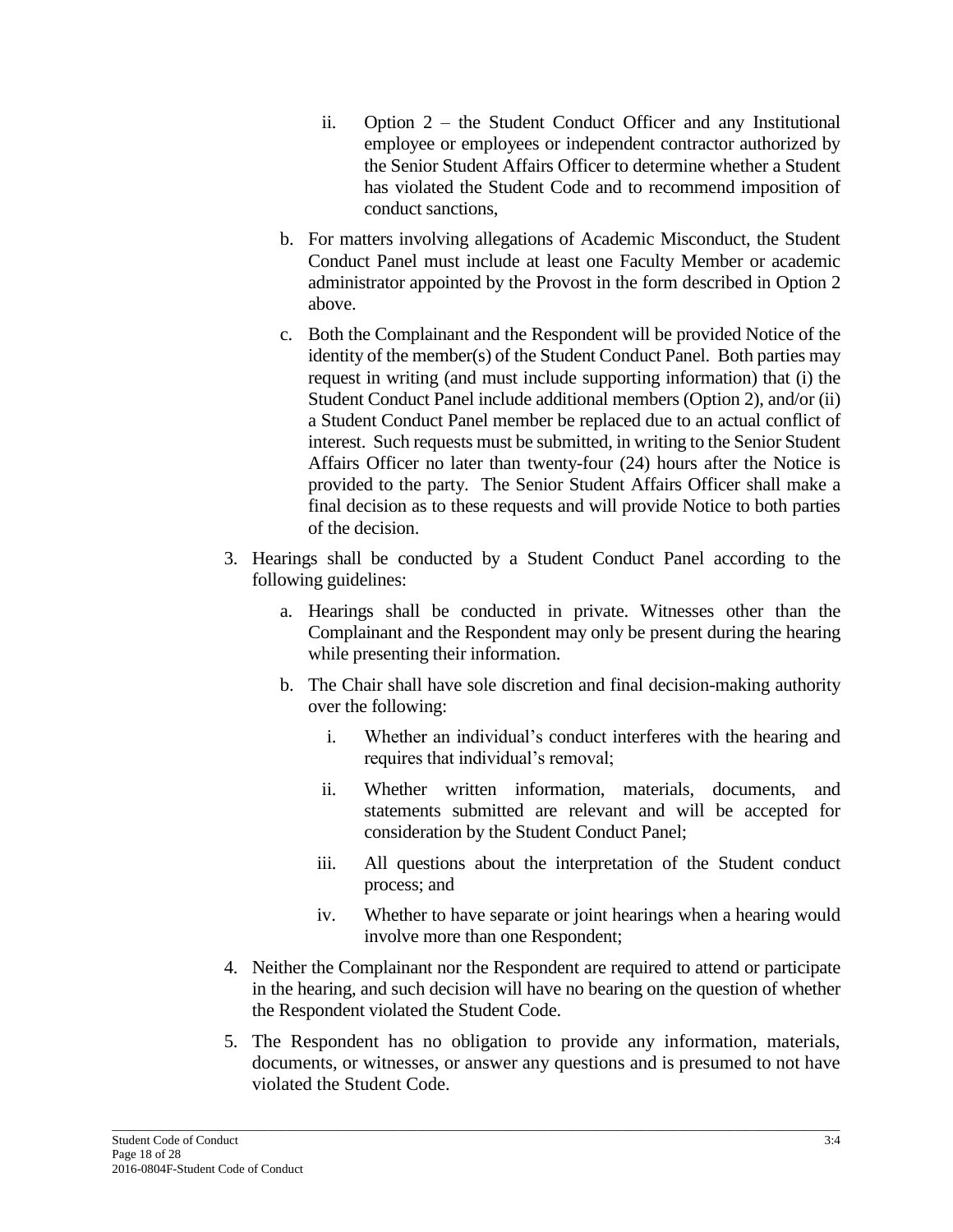- 6. If the Complainant or Respondent wants the Student Conduct Panel to review any materials or documents or wants to present any witnesses at the hearing, such materials and documents and/or witness lists must be submitted to the Chair by the following deadlines in order to be considered:
	- a. In matters alleging Human Rights Violations, all materials and documents and/or witness lists must be submitted at least seventy-two (72) hours before the hearing. Additionally, a copy of the final report prepared by the Title IX investigator(s) will be provided to the Complainant, Respondent, and the Student Conduct Panel members.
	- b. For all other matters, all materials and documents and/or witness lists must be submitted at least twenty-four (24) hours before the hearing.

The Chair will promptly provide the other party and the Student Conduct Panel members a copy of any materials, documents, and witness lists submitted.

- 7. The Complainant and the Respondent have the right to be assisted by an Advisor of their choice, at their own expense. Ordinarily, no more than two Advisors for each Student shall be permitted. The Advisor is limited to advising the Student directly, and is not permitted to speak to anyone else, or participate directly, in any hearing.
- 8. The Student Conduct Officer shall record the audio of the hearing.
- 9. Generally, the hearing will be conducted in the following order:
	- a. The Chair will ask each individual present at the hearing to identify him/herself by providing his/her name and role at the hearing (e.g., Complainant, Respondent, Member of the Student Conduct Panel, etc.).
	- b. The Chair will remind the Respondent:
		- i. Of the materials that the Student Conduct Panel received prior to the hearing;
		- ii. Of the right to have an Advisor present;
		- iii. Of the right to refuse to speak as a witness against him/herself;
		- iv. That the refusal to speak as a witness against him/herself will have no bearing on the question of whether the Respondent violated the Student Code;
		- v. Of the alleged behavior that would be a violation of the Student Code; and
		- vi. Of the section(s) of the Student Code alleged to have been violated.
	- c. The Chair will provide the Complainant with the opportunity to engage in the hearing. If the Complainant agrees to engage, then:
		- i. The Chair will provide the Complainant the opportunity to provide any additional relevant factual details that were not previously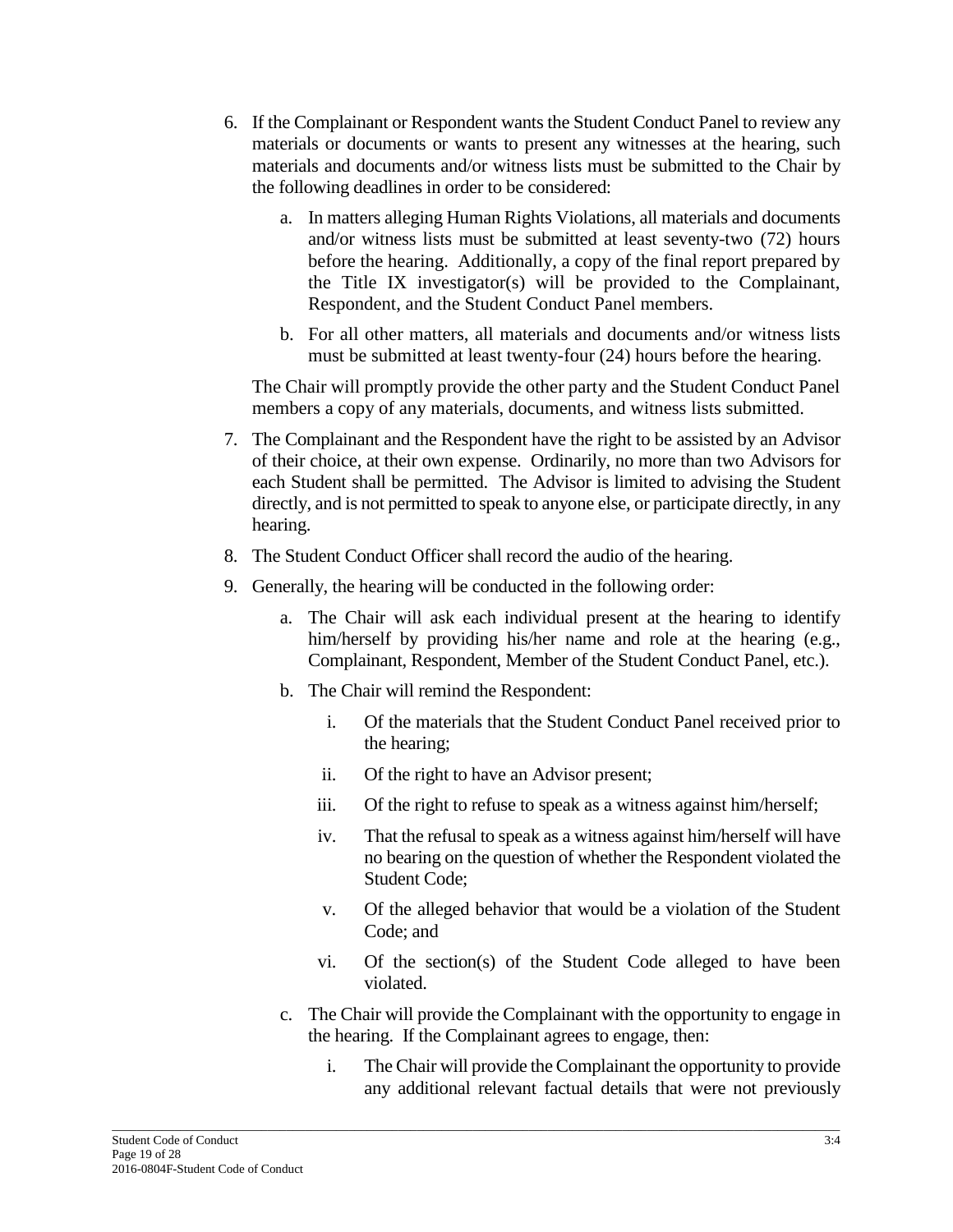provided. The Complainant may choose to do so or may decline and maintain the right to not provide information, materials, documents, or answer questions. The Complainant may decline but still present witnesses.

- ii. The Chair will ask the Complainant to present any witnesses, who will be brought to the hearing one at a time, and ask questions of the witness.
- iii. The Student Conduct Panel will then ask questions of the witness.
- iv. The Chair will ask the Respondent for any questions for the witness. The Respondent will provide the Chair any questions in writing.
- v. The Chair will ask the witness any questions provided by the Respondent that the Chair determines to be relevant.
- vi. The Chair will ask the Complainant to present the next witness. The process described above shall repeat for each witness until the Complainant has presented all of its witnesses.
- d. The Chair will provide the Respondent the opportunity to engage in the hearing. If the Respondent agrees to engage, then:
	- i. The Chair will provide the Respondent the opportunity to provide any additional relevant factual details that were not previously provided. The Respondent may choose to do so or may decline and maintain the right to not provide information, materials, documents, or answer questions. The Respondent may decline but still present witnesses.
	- ii. The Chair will ask the Respondent to present any witnesses, who will be brought to the hearing one at a time, and ask questions of the witness.
	- iii. The Student Conduct Panel will then ask questions of the witness.
	- iv. The Chair will ask the Complainant for any questions for the witness. The Complainant will provide the Chair any questions in writing.
	- v. The Chair will ask the witness any questions provided by the Complainant that the Chair determines to be relevant.
	- vi. The Chair will ask the Respondent to present the next witness. The process described above shall repeat for each witness until the Respondent has presented all of its witnesses.
- e. The Student Conduct Panel may ask the Complainant and/or the Respondent whether s/he agrees to answer questions. The Student Conduct Panel may then ask questions of either or both parties who agree to answer questions.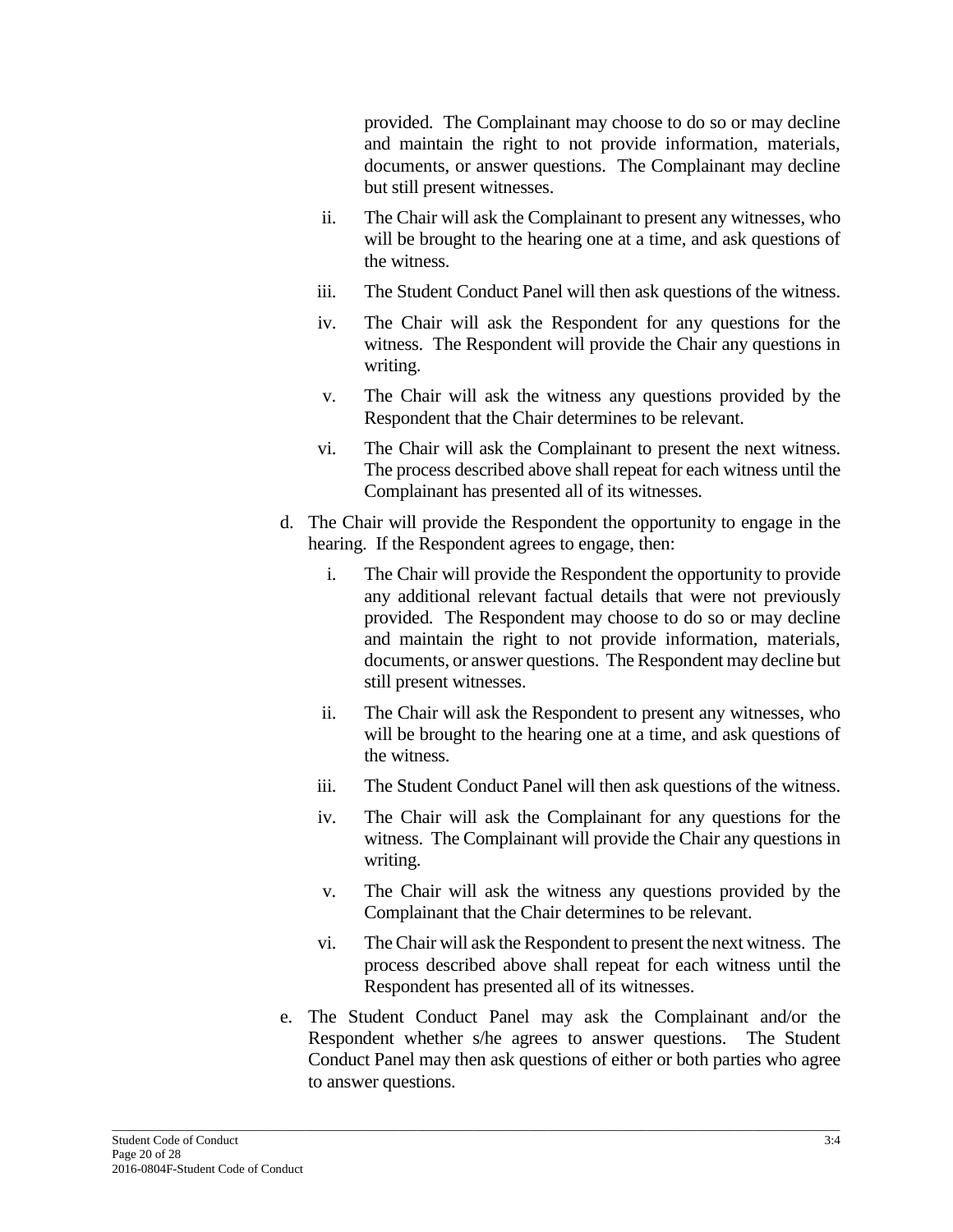- f. The Student Conduct Panel will meet in a closed session to discuss and make its recommendation, which closed session shall not be audio recorded.
- 10. The Student Conduct Panel shall review all information and materials presented to it and shall decide by majority vote whether the Respondent violated the Student Code by a preponderance of the evidence (i.e., more likely than not).
- 11. The Student Conduct Panel shall prepare written findings to support its determination. These shall include:
	- a. Concise statements of each factual finding;
	- b. Brief explanations of whether and why the factual findings support a conclusion that the conduct either violated or did not violate the Student Code; and
		- i. These must address each factual element that must be satisfied to establish that conduct has violated the Student Code.
	- c. If a violation is found, recommendations of appropriate conduct sanctions and any supporting rationale;
- 12. The Student Conduct Panel shall forward its written findings, conclusions, and any recommended conduct sanctions to the Chair. The Chair has sole discretion to adopt or reject the findings, conclusions, and any recommended conduct sanctions.
	- a. If the findings, conclusions, or recommended conduct sanctions are rejected, the Chair shall issue any findings, conclusions, and, when a violation is found, any conduct sanctions it determines to be appropriate, and will provide the Student Conduct Panel with an explanation for its decision.
	- b. The Chair shall determine the effective date of any conduct sanctions imposed, which effective date should be on or after the exhaustion of the appeal as a matter of right. However, interim measures may remain in place, or be instituted, until the effective date of any conduct sanctions.
- 13. The Chair's written findings, conclusions, and any conduct sanctions shall be provided to the Respondent. When FERPA allows or the Clery Act requires, the Complainant will receive the permitted information simultaneously. See Section E.1 below for more information.
	- a. In matters involving allegations of Academic Misconduct, the Chair's written findings, conclusions, and any conduct sanctions shall also be provided to the Faculty Member.
- 14. The audio record of the hearing shall be the property of the Institution and shall be maintained by the Student Conduct Officer. No other person may record the hearing.
	- a. The audio record and its contents shall be confidential and may only be used for purposes of any appeals. Any person who discloses the contents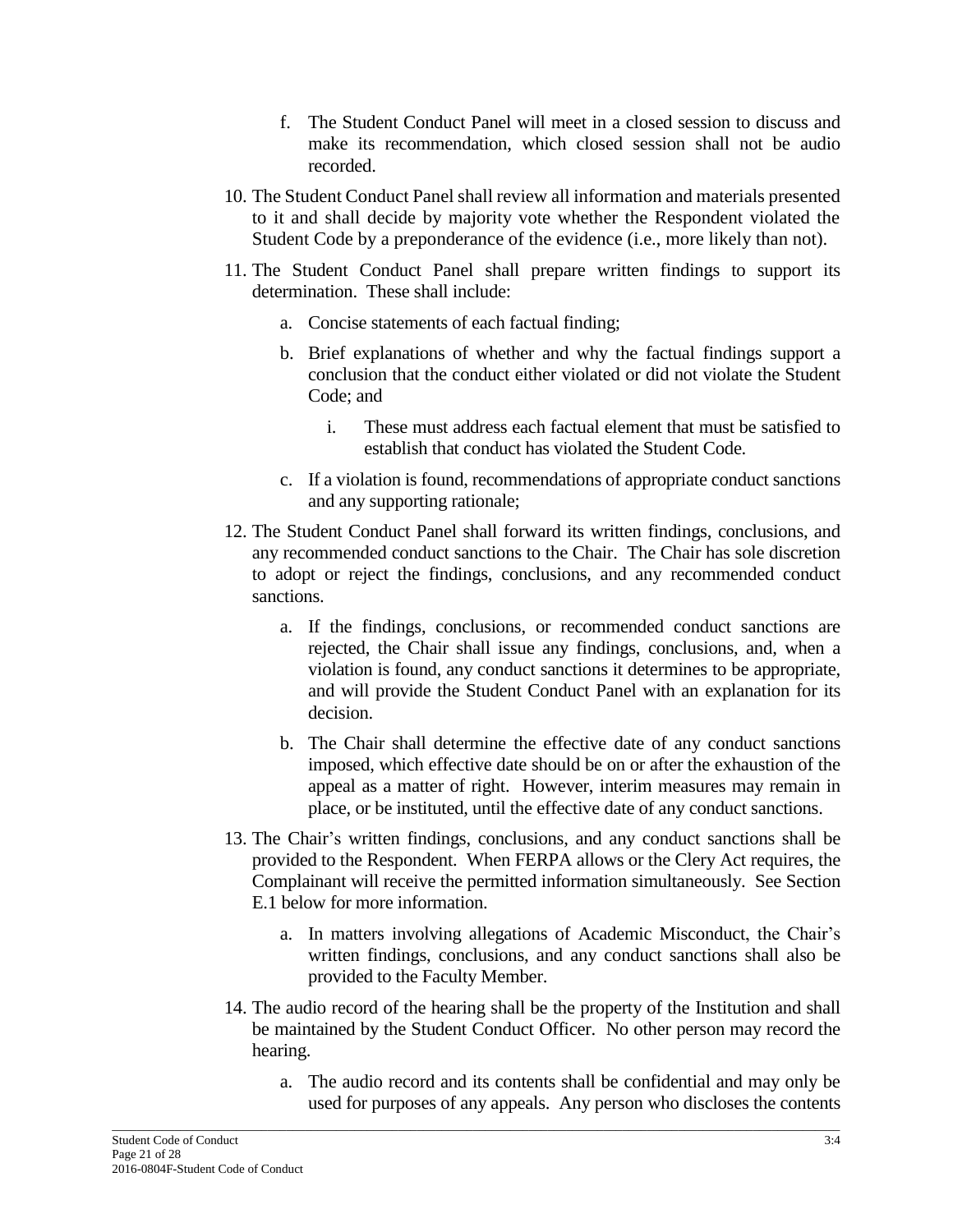of the audio record to parties not involved in the appeal shall be subject to conduct sanction.

- b. In the event of an appeal, the Respondent shall be given access to the audio record for purposes of preparing an appeal. When the alleged misconduct involves allegations of Human Rights Violations, the Complainant shall be given access to the audio record for purposes of preparing an appeal. Access shall be provided at such places and times as the Senior Student Affairs Officer may direct
- c. Except as required by law, the Institution shall not be required to change the form in which the record is maintained.

### E. Sanctions

- 1. Individual Conduct Sanctions
	- a. In each case in which the Chair determines that a Respondent has violated the Student Code, the Chair shall determine and impose appropriate conduct sanction(s). Where a violation of Board Policy is established, and where a conduct sanction is mandated under Board Policy, that conduct sanction shall be imposed.
	- b. In matters involving allegations of Academic Misconduct that are informally resolved pursuant to Board Policy 2:33, the Student Conduct Officer will receive the information from the Faculty Member and shall determine and impose appropriate conduct sanction(s).
	- c. Complainants shall be informed in writing and at the same time as the Respondent of any outcome and conduct sanctions imposed in the following circumstances:
		- i. When the conduct sanction involves remedial action that directly relates to the Complainant (e.g., a directive requiring the Respondent to not have contact with the Complainant);
		- ii. Where the allegations against the Respondent would also constitute a crime of violence or non-forcible sex offense as defined by FERPA; or
		- iii. Where the allegations against the Respondent would also constitute Human Rights Violations. In this circumstance, the rationale for the result must also be included.
	- d. FERPA allows Institutions to disclose the final results of a conduct proceeding when the Chair determines that the Respondent violated the Student Code and that violation falls within the definition of a crime of violence or a non-forcible sex offense as defined by FERPA. For purposes of this subsection, "final results" means the name of the Respondent, the violation committed, and any conduct sanction(s) imposed by the Institution.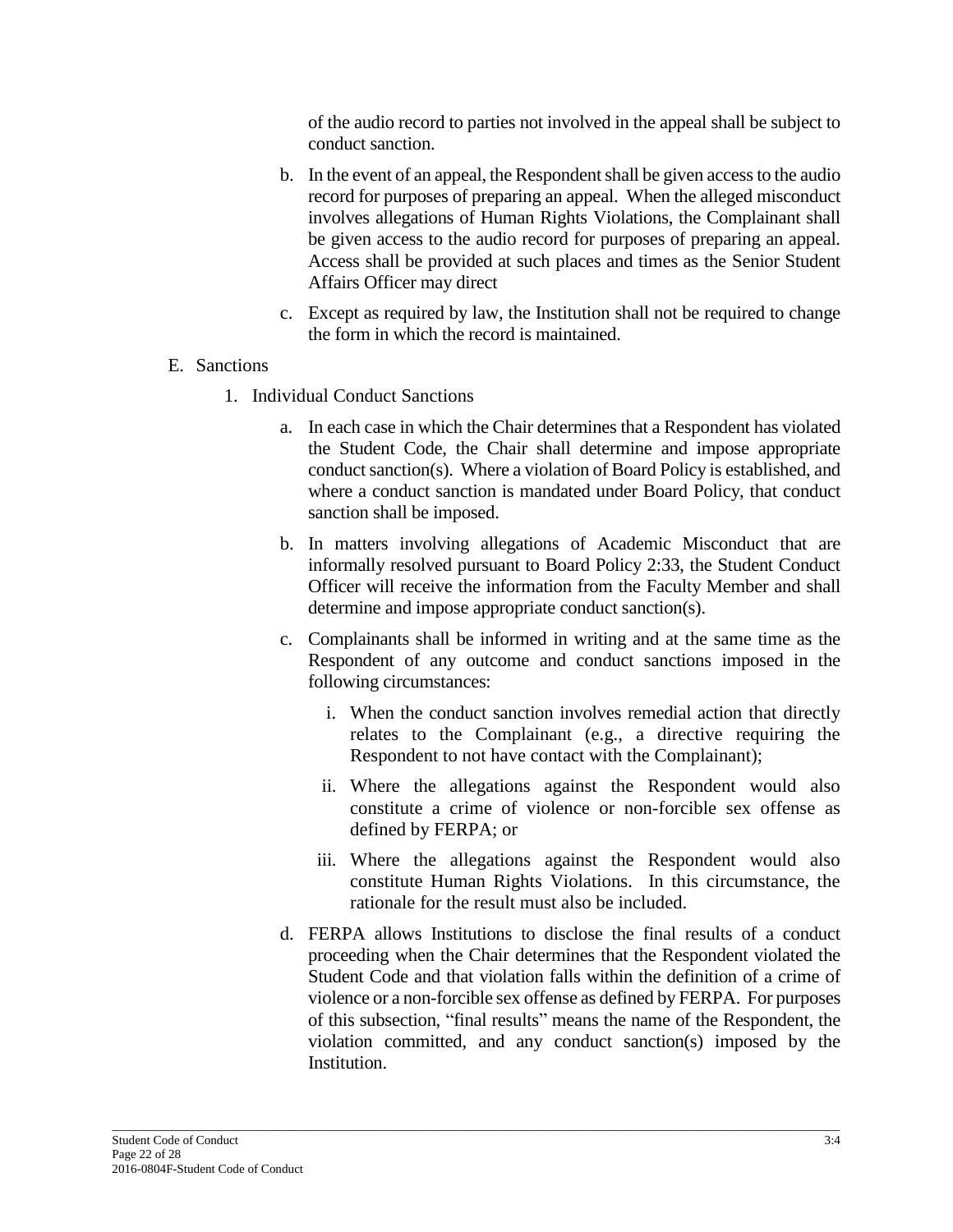- e. FERPA allows Institutions to inform the parents or legal guardians of a Respondent younger than twenty-one (21) years of age that the Respondent has violated Institutional Policies concerning the use or possession of alcohol or controlled substances.
- f. The following conduct sanctions may be imposed upon any Respondent found to have violated the Student Code. More than one of the conduct sanctions listed below may be imposed for any single violation. Imposition of a conduct sanction may be delayed or suspended on such conditions as the Student Conduct Officer may prescribe.
	- i. Warning A statement to the Respondent that the Respondent has violated the Student Code of Conduct.
	- ii. Probation Probation is for a designated period of time and includes the probability of more severe conduct sanctions if the Respondent is later found to have engaged in any additional violation(s) the Student Code during the probationary period.
	- iii. Loss of Privileges Denial of specified privileges for a designated period of time. The privileges of continued participation in Institutional activities, access to Institutional facilities or residences may be conditioned upon participation in or completion of educational programming at the Student's expense.
	- iv. Fines Monetary payments.
	- v. Restitution Compensation for loss, damage, or injury. This may take the form of appropriate service, money, or material replacement.
	- vi. Educational Sanction work assignments, essays, service to the Institution, community service, workshops, or other related educational activities.
	- vii. Residence Suspension Separation of the Respondent from the Institution's residence facilities for a definite period of time, after which the Respondent is eligible to return. Conditions for return to the residence facilities may be specified.
	- viii. Residence Expulsion Permanent separation of the Respondent from the Institution's residence facilities. A sanction of residence expulsion will take the form of residence suspension pending completion of the appeals process.
	- ix. Suspension Separation of the Respondent from the Institution for a definite period of time, after which the Respondent is eligible to return. Conditions for return may be specified. A Respondent who has been suspended from one Institution may not enroll at another Institution until the period of suspension has ended.
	- x. Expulsion Permanent separation of the Respondent from the Institution. A Respondent who has been expelled from one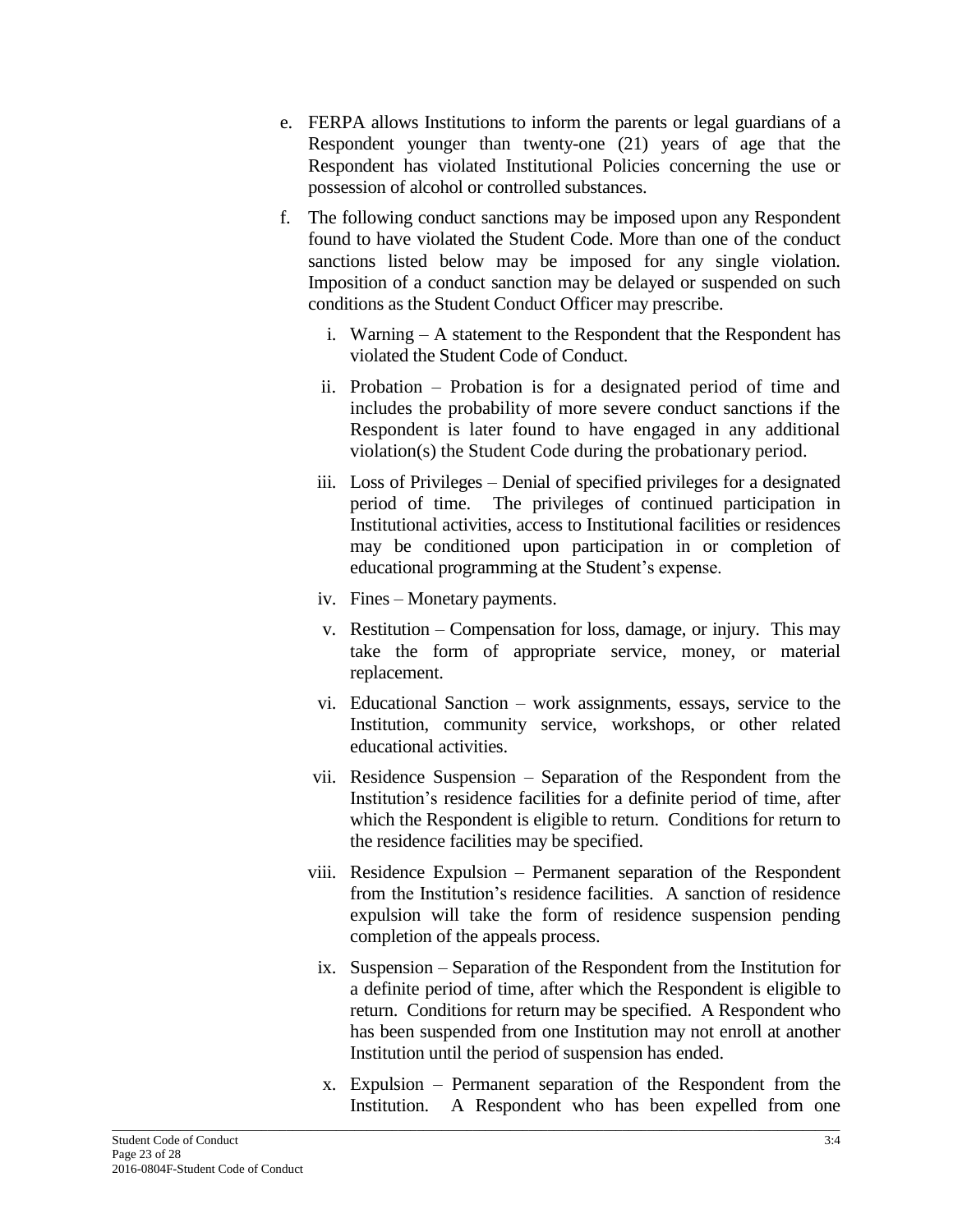Institution may not enroll at another Institution. A sanction of expulsion will take the form of suspension pending completion of the appeals process.

- xi. Withholding Degree the Institution may withhold awarding a degree otherwise earned until the completion of the Student conduct process or the completion of all conduct sanctions imposed.
- xii. Revoking Admission and/or Degree the Institution may revoke admission to, or a degree awarded from, the Institution for violation of Institutional standards for obtaining admission or the degree, or for other serious violations of the Student Code committed by the Respondent prior to graduation.
- g. Conduct sanctions shall not be made part of the Respondent's permanent academic record, but shall become part of the Respondent's conduct record. The Respondent's conduct record containing conduct sanctions other than suspension, expulsion, revoking admission and/or a degree, or withholding a degree, will be expunged seven (7) years after the date of the original finding of a violation of the Student Code. The Respondent's conduct record containing any of the four conduct sanctions above shall be maintained permanently. Where restitution is required of a Respondent, the Institution reserves the right to disclose all portions of the conduct file as may be necessary to obtain a judgment in a court of competent jurisdiction. Such files shall be preserved at least until all necessary compensation has been obtained.
- h. Students enrolled in one Institution shall be held accountable for their conduct while visiting all other Institutions. Students may be required, as a condition of continued enrollment, to appear at the Institution where the alleged misconduct took place, at their own expense, for a conduct hearing and to answer allegations based on their conduct while at that Institution.
	- i. Any conduct sanction imposed by one Institution shall be effective at all other Institutions. A Respondent suspended at one Institution shall not be able to enroll at another Institution until the period of suspension has ended. A Respondent who has been expelled from one Institution may not enroll at another Institution.
	- ii. When a Respondent is brought forward on allegations of misconduct by another Institution, any conduct sanction issued after a finding of a violation shall be determined by the Institution that brought forward the allegations of misconduct. Suspension or expulsion may only be imposed after first consulting with the Senior Student Affairs Officer from the Institution where the Respondent is enrolled.
- 2. Organizational Conduct Sanctions
	- a. The following conduct sanctions may be imposed upon Organizations: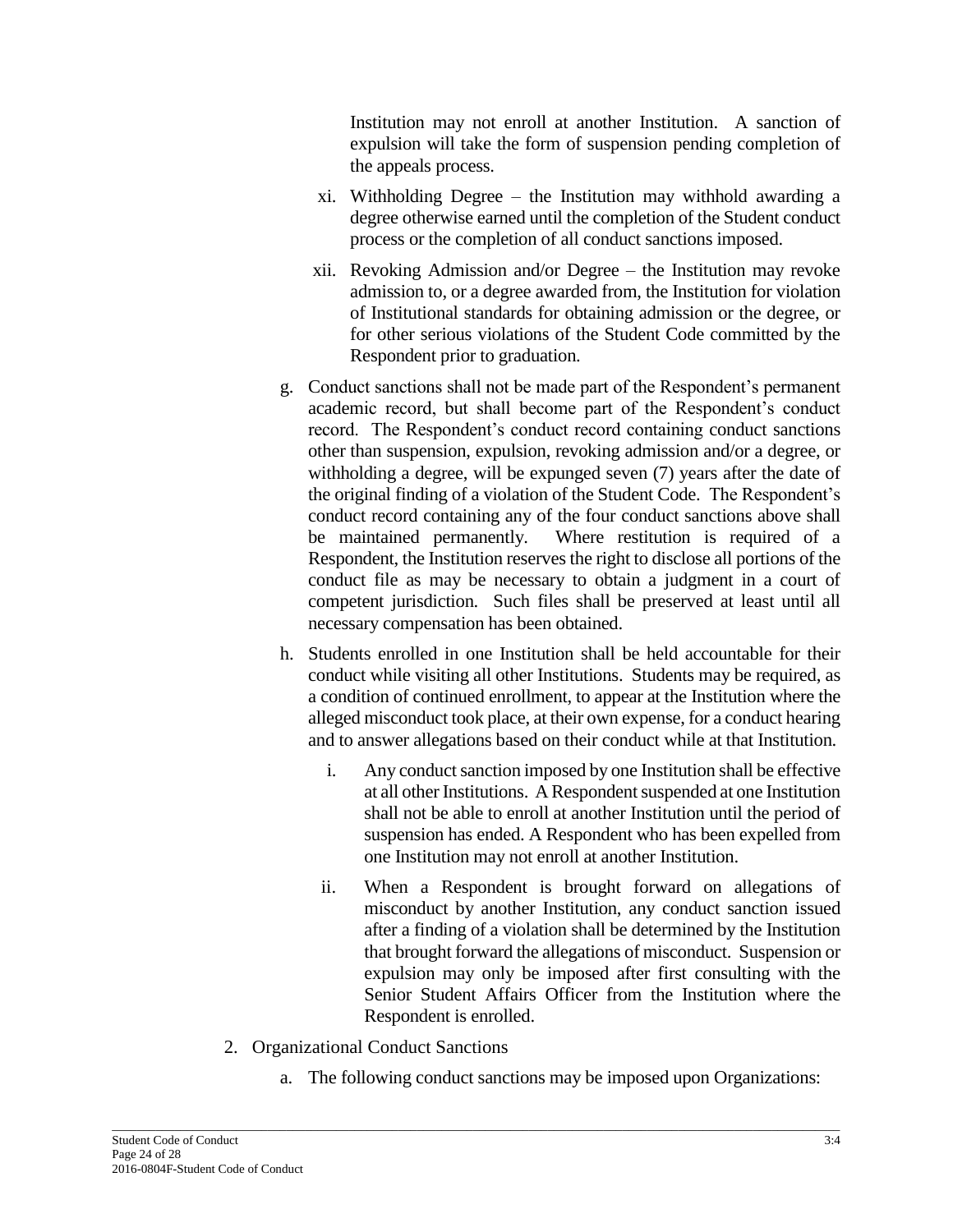- i. Those conduct sanctions listed above in Section 4.E.1.
- F. Appeals
	- 1. Appeal as a Matter of Right
		- a. The Respondent may appeal a decision reached by the Chair. In matters involving allegations of Human Rights Violations, the Complainant may also appeal a decision reached by the Chair. The appeal must be in writing and must be submitted to the Senior Student Affairs Officer no later than five (5) Days after Notice of the Chair's decision is deemed received.
		- b. The written appeal must cite at least one (1) of the following reasons for review and must include supporting arguments and documentation as to why an appeal should be granted on those grounds.
			- i. The original hearing was conducted unfairly to the point that it substantially and materially affected the outcome;
			- ii. Using the facts found by the Chair, the conclusion regarding whether there was a violation(s) of the Student Code was incorrect;
			- iii. The conduct sanction(s) imposed were not appropriate for the violation of the Student Code that the Respondent was found to have committed; and/or
			- iv. New information that was unavailable at the time of the hearing has been discovered and could substantially and materially affect the outcome.
		- c. An appeal shall be limited to a review of:
			- i. The verbatim record of the initial hearing;

\_\_\_\_\_\_\_\_\_\_\_\_\_\_\_\_\_\_\_\_\_\_\_\_\_\_\_\_\_\_\_\_\_\_\_\_\_\_\_\_\_\_\_\_\_\_\_\_\_\_\_\_\_\_\_\_\_\_\_\_\_\_\_\_\_\_\_\_\_\_\_\_\_\_\_\_\_\_\_\_\_\_\_\_\_\_\_\_\_\_\_\_\_\_\_\_\_\_\_\_\_\_\_\_\_\_\_\_\_\_\_\_\_\_\_\_\_

- ii. Supporting documents submitted as part of the initial hearing; and
- iii. Supporting documents submitted in support of the appeal reason(s)
- d. The Senior Student Affairs Officer will provide the other party a copy of the appeal and a reasonable amount of time to submit any materials to be considered.
- e. The Senior Student Affairs Officer will provide the Appellate Board with the materials submitted. The Appellate Board will review the materials submitted and provide a written recommendation to the Senior Student Affairs Officer as soon as practicable. The Senior Student Affairs Officer has sole discretion to adopt or reject the recommendation.
	- i. If the recommendation is rejected, the Senior Student Affairs Officer will provide the Appellate Board with a written explanation for his/her decision.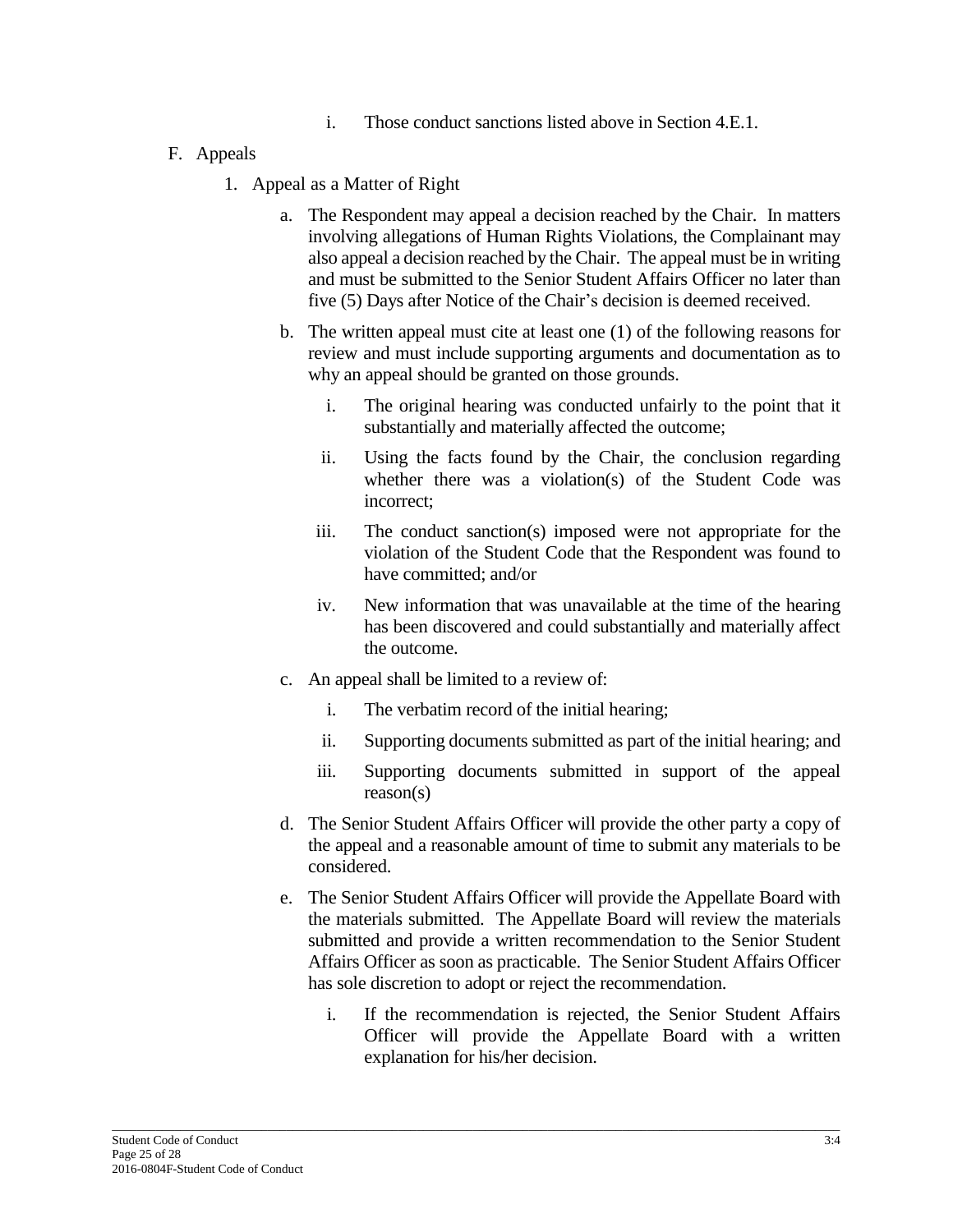- ii. The Senior Student Affairs Officer shall determine the effective date of any conduct sanctions imposed. The effective date of any conduct sanctions shall not be delayed pending any further appeals.
- f. The Senior Student Affair Officer's written decision shall be provided to the parties, along with the Appellate Board's recommendation and, if rejected, the Senior Student Affairs Officer's written explanation.
- 2. Appeal to the President of the Institution
	- a. The Respondent may appeal a decision reached by the Senior Student Affairs Officer. In matters involving allegations of Human Rights Violations, the Complainant may also appeal a decision reached by the Senior Student Affairs Officer.
	- b. The appeal must be in writing and must be submitted to the President's Office no later than five (5) Days after Notice of the Senior Student Affairs Officer's decision is deemed received.
	- c. The written appeal must cite at least one (1) of the following reasons for review and must include supporting arguments and documentation as to why an appeal should be granted on those grounds.
		- i. The original hearing was conducted unfairly to the point that it substantially and materially affected the outcome;
		- ii. Using the facts found by the Chair, the conclusion regarding whether there was a violation(s) of the Student Code was incorrect;
		- iii. The conduct sanction(s) imposed were not appropriate for the violation of the Student Code that the Respondent was found to have committed; and/or
		- iv. New information that was unavailable at the time of the hearing has been discovered and could substantially and materially affect the outcome.
	- d. The President has sole and complete discretion as to whether to agree to review an appeal, including what materials to consider. However, the President will not consider any reasons for review that were not previously raised in the appeal to the Appellate Board.
	- e. If the President agrees to review an appeal, the President will provide the other party/parties a copy of the appeal and a reasonable amount of time to submit any materials to be considered.
	- f. The President will provide a written decision to the parties, and to the Senior Student Affairs Officer. The decision may be a substantive one, or may merely indicate that the President has declined to review the appeal.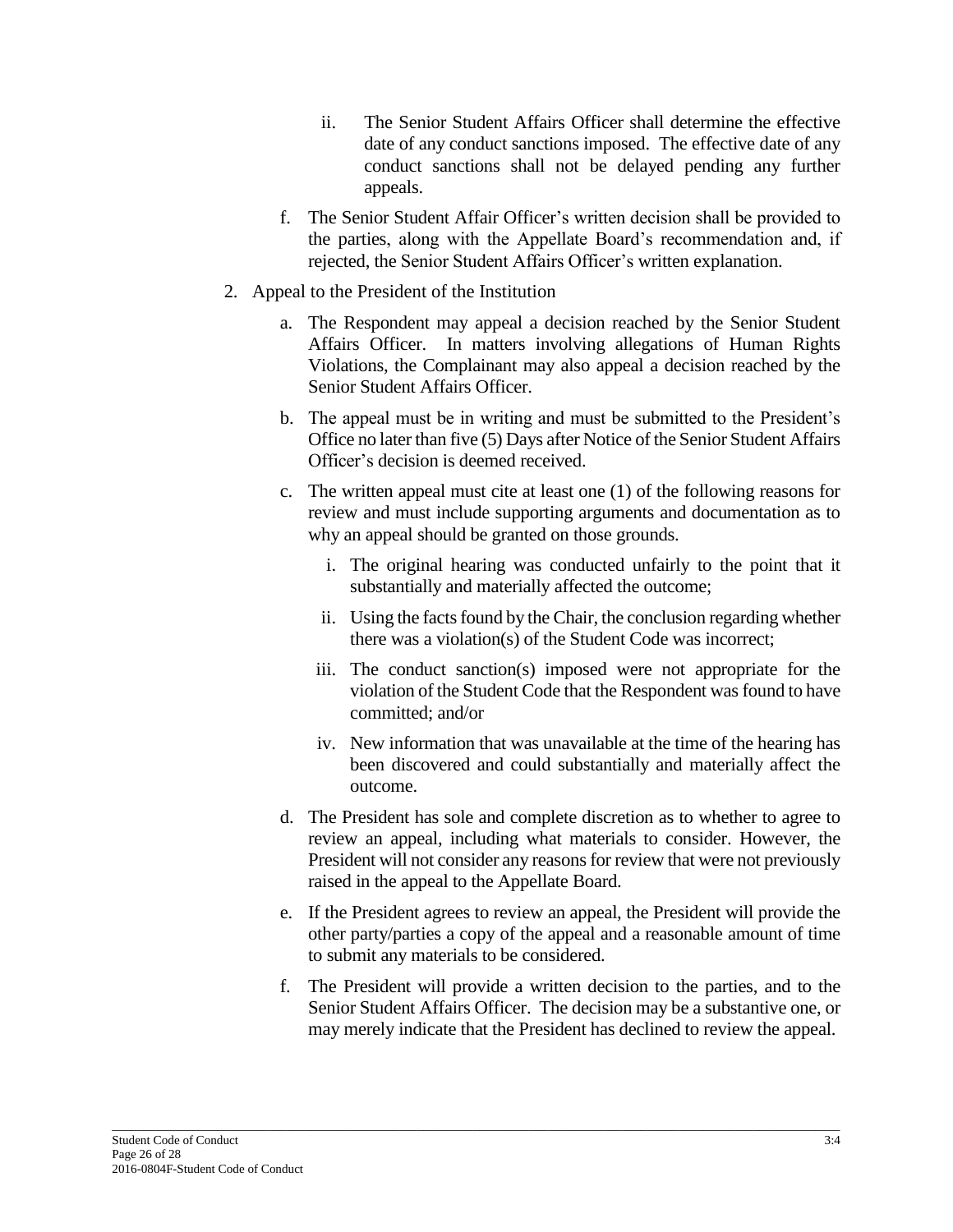- 3. Appeal to the Board of Regents
	- a. After exercising and exhausting all appeals available at the Institutional level, the Respondent may appeal a decision reached by the President. In matters involving allegations of Human Rights Violations, the Complainant may also appeal a decision reached by the President after exercising and exhausting all appeals available at the Institutional level.
	- b. The appeal must be in writing and must be submitted to the Executive Director of the Board of Regents no later than thirty (30) Days after Notice of the President's decision is deemed received. The appeal must include the following:
		- i. Supporting arguments and documentation;
		- ii. All documentation provided by the Institution, including, at a minimum, the President's decision, the Senior Student Affairs Officer's decision, and the Chair's decision.
	- c. Written appeals that fail to include supporting arguments and documents, and the documentation provided by the Institution will be rejected.
	- d. An appeal submitted to the Executive Director that is not covered by subsection e) below may be considered by the Executive Director. In these instances, the Executive Director has sole and complete discretion as to whether to agree to review an appeal, including what materials to consider.
		- i. If the Executive Director agrees to review an appeal, the Executive Director will provide the other party a copy of the appeal and a reasonable amount of time to submit any materials to be considered.
		- ii. The Executive Director will provide a written decision to the parties, and to the President.
	- e. An appeal submitted to the Executive Director must be considered by the Board of Regents where a Student has been expelled or suspended based upon alleged violations of Board Policy 3:4; or a disciplinary action allegedly deprived the Student of a right or privilege protected by a specific term or provision of Board Policy or state or federal constitution, law, or regulation.
		- i. The Executive Director will have fifteen (15) working days within which to attempt, at his discretion, a resolution through informal means.
		- ii. If no informal resolution has been effected within the fifteen (15) working days, the Executive Director will refer the matter to a hearing examiner for reconsideration pursuant to SDCL § 1-26 using the contested case proceedings. At the conclusion of the contested case proceedings, the hearing examiner will provide a